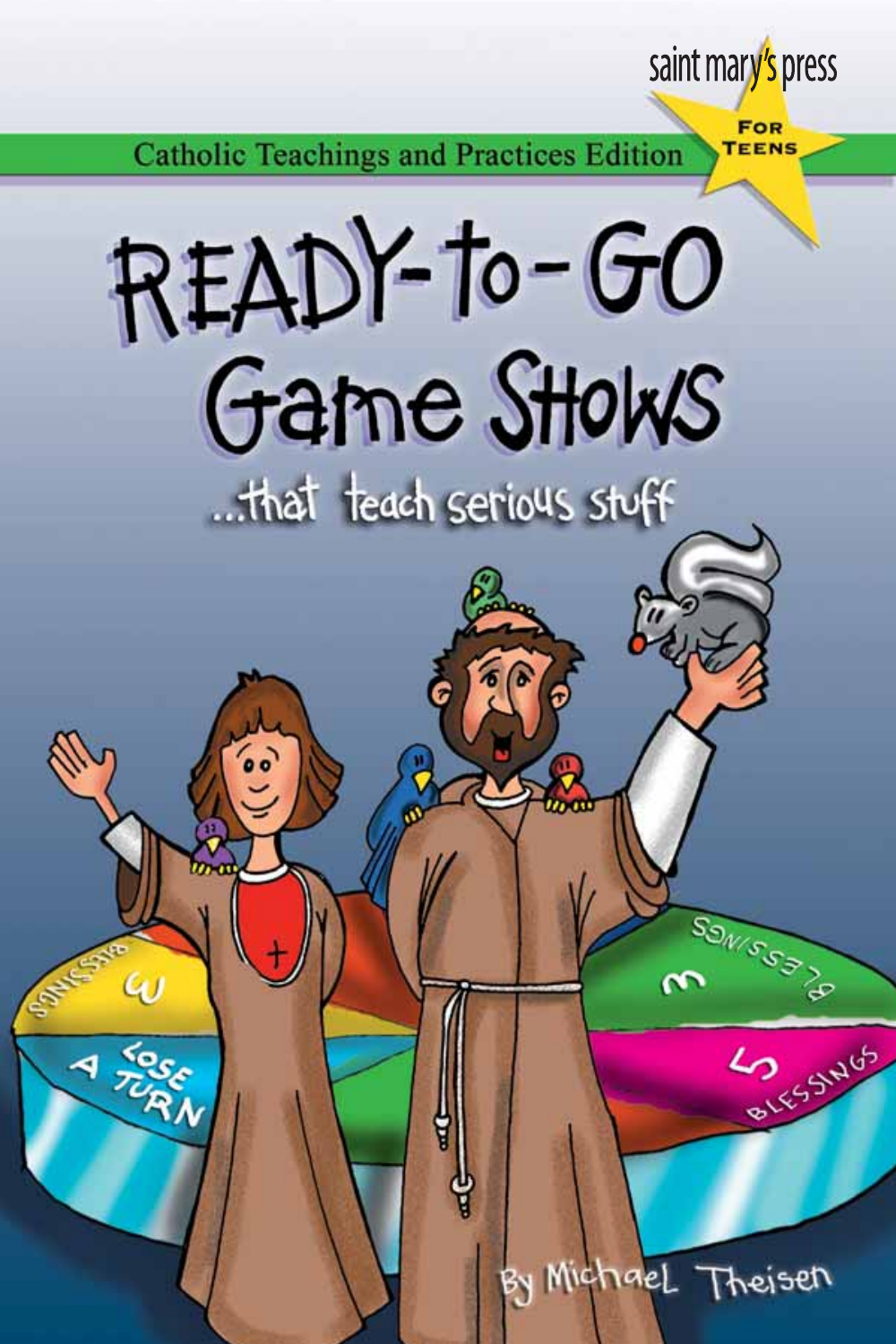# READY-TO-GO GAME SHOWS (THAT TEACH SERIOUS STUFF)

**Catholic Teachings and Practices Edition**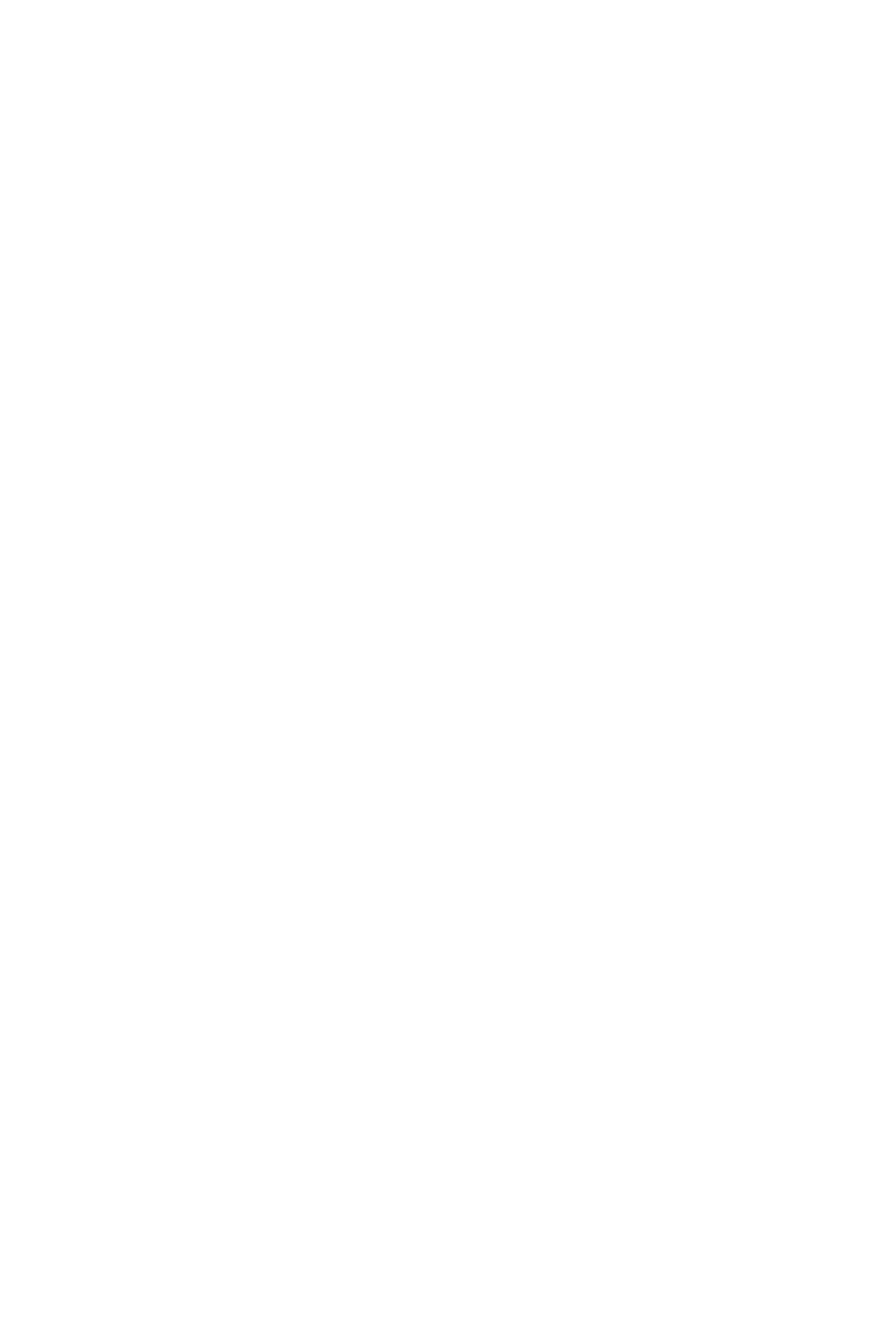# READY-TO-GO GAME SHOWS (THAT TEACH SERIOUS STUFF)

**Catholic Teachings and Practices Edition**

Michael Theisen

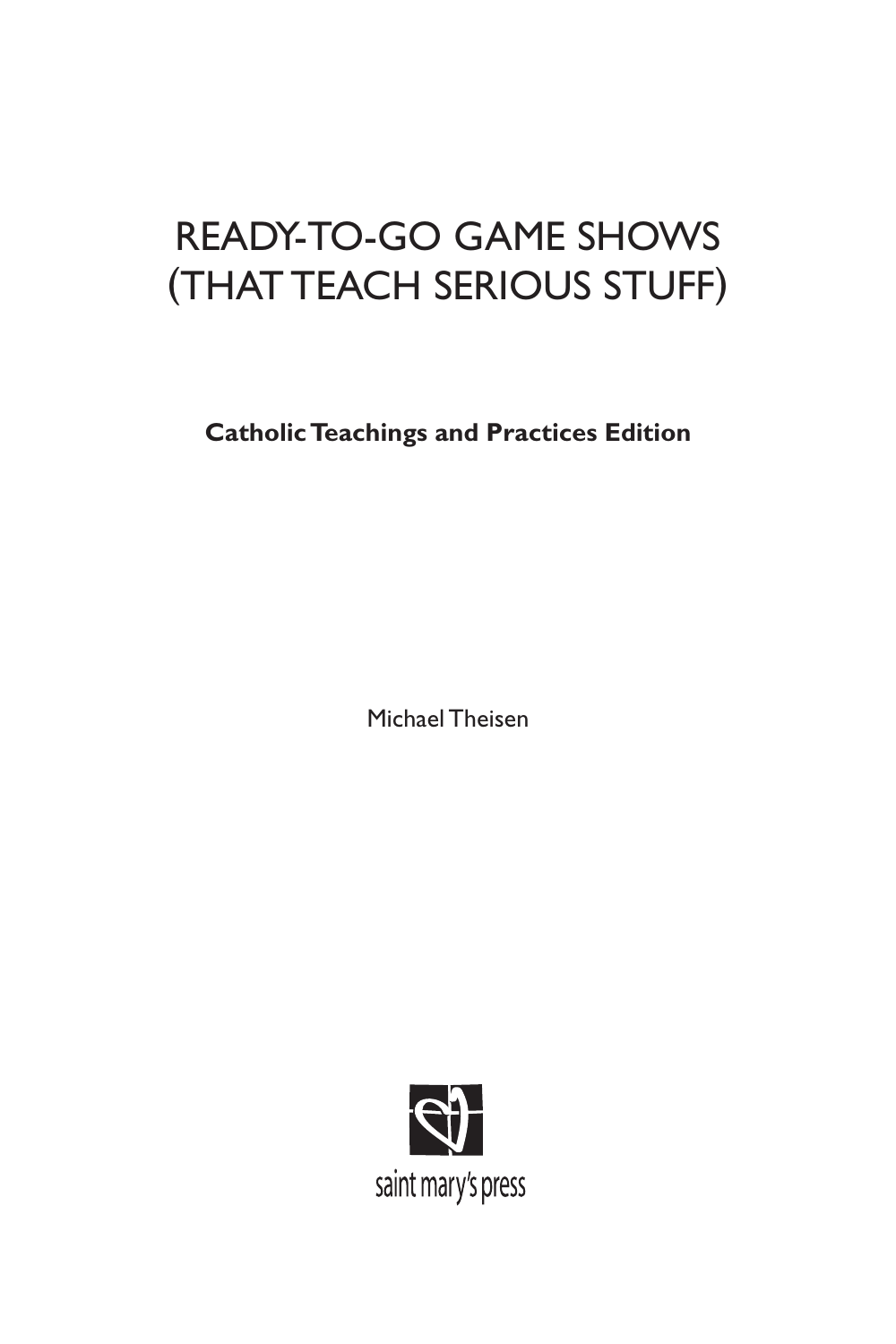The publishing team included Laurie Delgatto, development editor; Cheryl Drivdahl, copy editor; James H. Gurley, production editor and typesetter; Cindi Ramm, art director; Cären Yang, designer; C. J. Potter, illustrator and cover designer; manufactured by the production services department of Saint Mary's Press.

The acknowedgments continue on page 143.

The activities in this book are not formally associated with any trademarked television game show or board game, past or present.

Copyright © 2002 by Saint Mary's Press, Christian Brothers Publications, 702 Terrace Heights, Winona, MN 55987-1320, www.smp.org. All rights reserved. Permission is granted to reproduce only the materials intended for distribution to the program participants. No other part of this book may be reproduced by any means without the written permission of the publisher.

Printed in the United States of America

3430

ISBN 978-0-88489-757-6

Library of Congress Cataloging-in-Publication Data

Theisen, Michael.

Ready-to-go game shows (that teach serious stuff) : Catholic teachings and practices edition / Michael Theisen.

p. cm.

Summary: Provides instructions for various interactive games based on popular game shows, which require minimal setup and few required materials and increase players' knowledge of Catholicism.

ISBN 978-0-88489-757-6 (spiral)

1. Bible games and puzzles—Juvenile literature. 2. Christian education—Activity programs—Juvenile literature. 3. Catholic Church—Doctrines—Juvenile literature. [1. Bible games and puzzles. 2. Catholic Church—Doctrines.] I.Title. GV1507.B5T5332002 268'.433—dc21

2002000225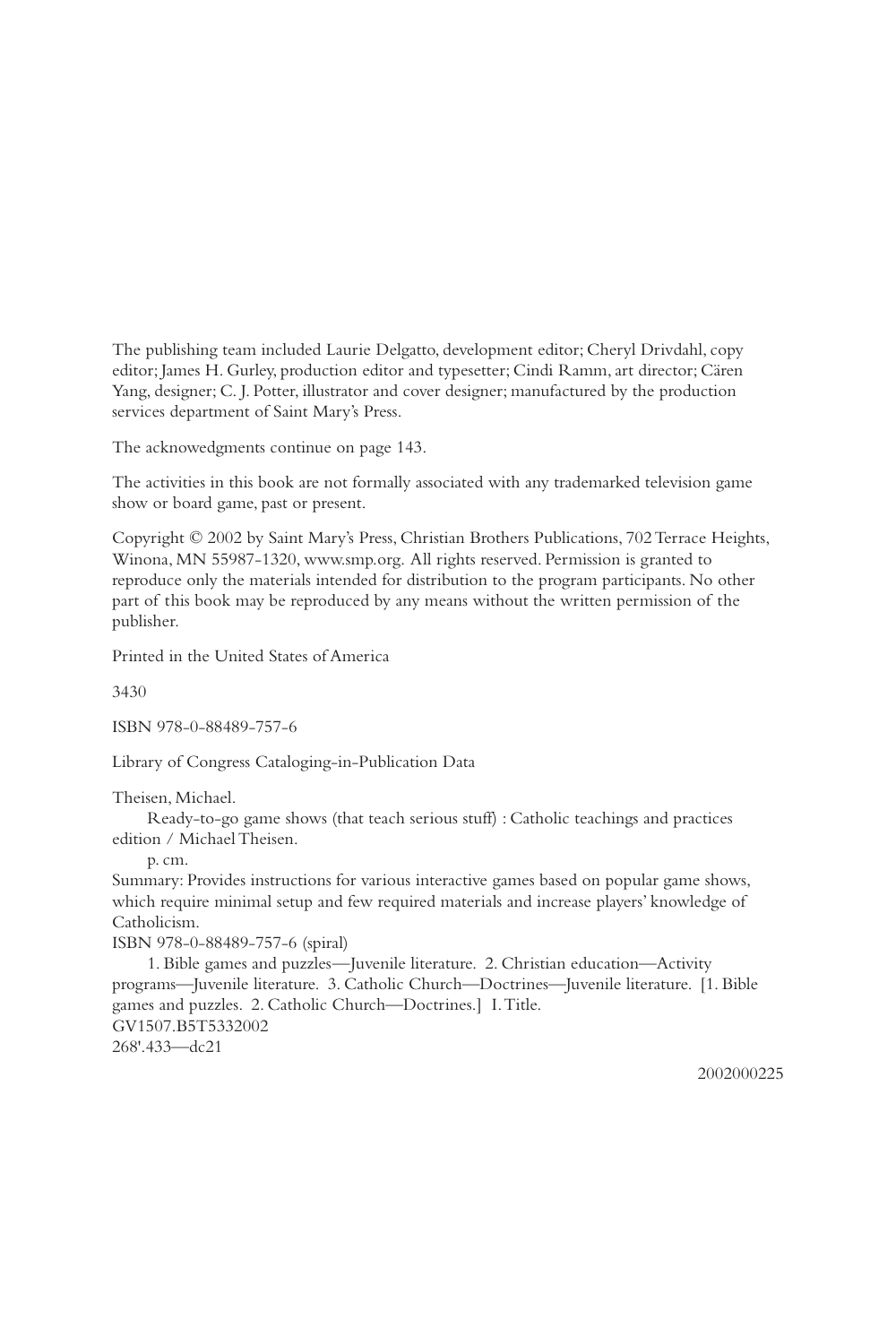For Jeannie Raisbeck, who does whatever is asked and so much more: assistant, friend, and grandmother galore. Thanks for making the last ten years of ministry such a joy. May you never retire from what you do best!

In gratitude to my supportive and understanding wife, Mary, who puts up with all my games, and to Chris, David, and Rachel, who remind me daily why it is important to keep playing!

With thanks to Brian Singer-Towns, at Saint Mary's Press, for his advice, bad jokes, and friendship. All were needed in the development of this series.

In thanksgiving to the Diocese of Rochester and the staff of the Department of Evangelization and Catechesis, for continuing to support young people, and for encouraging the ongoing growth of youth ministry throughout the diocese, which makes all this work worthwhile.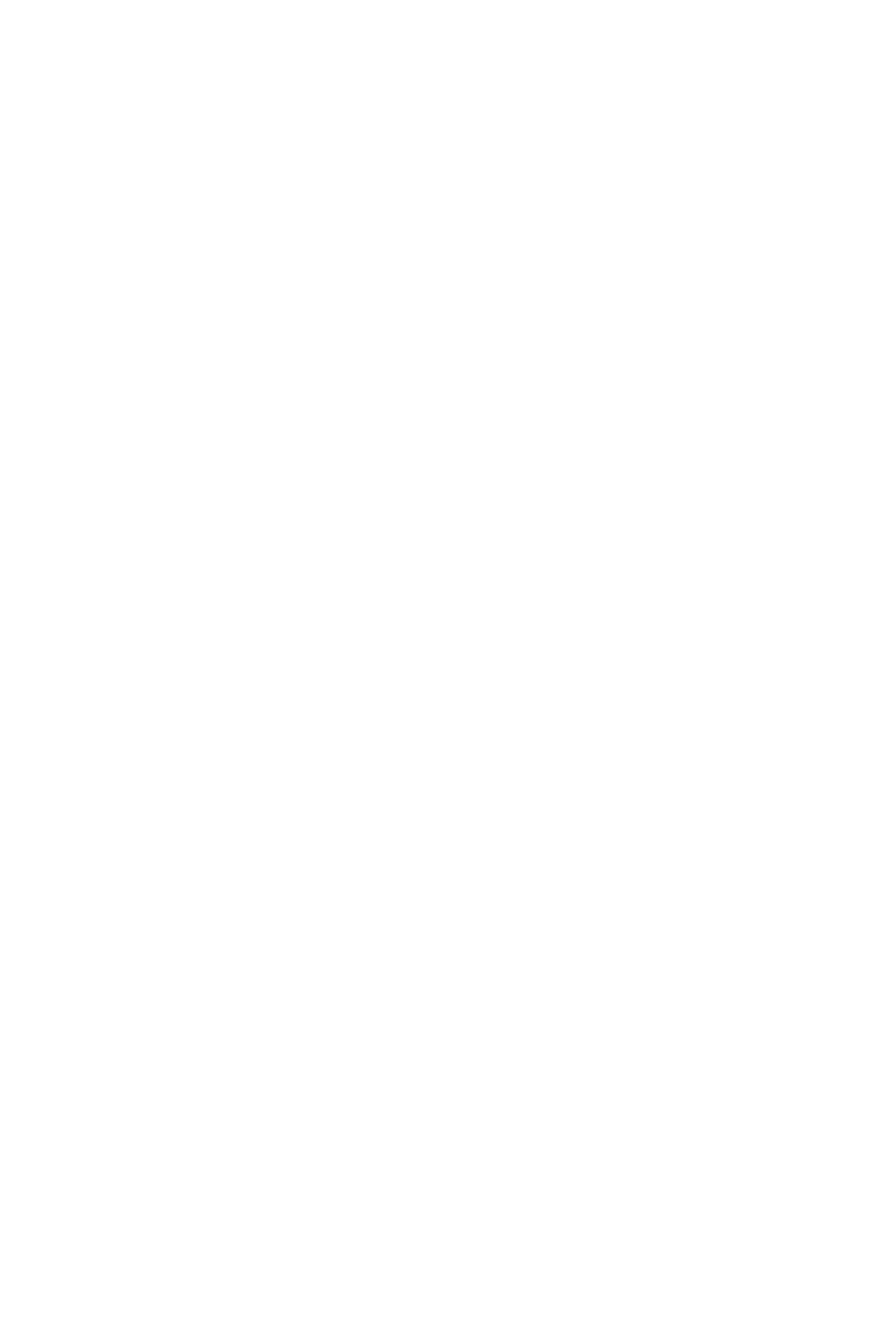# GAME SHOW LISTINGS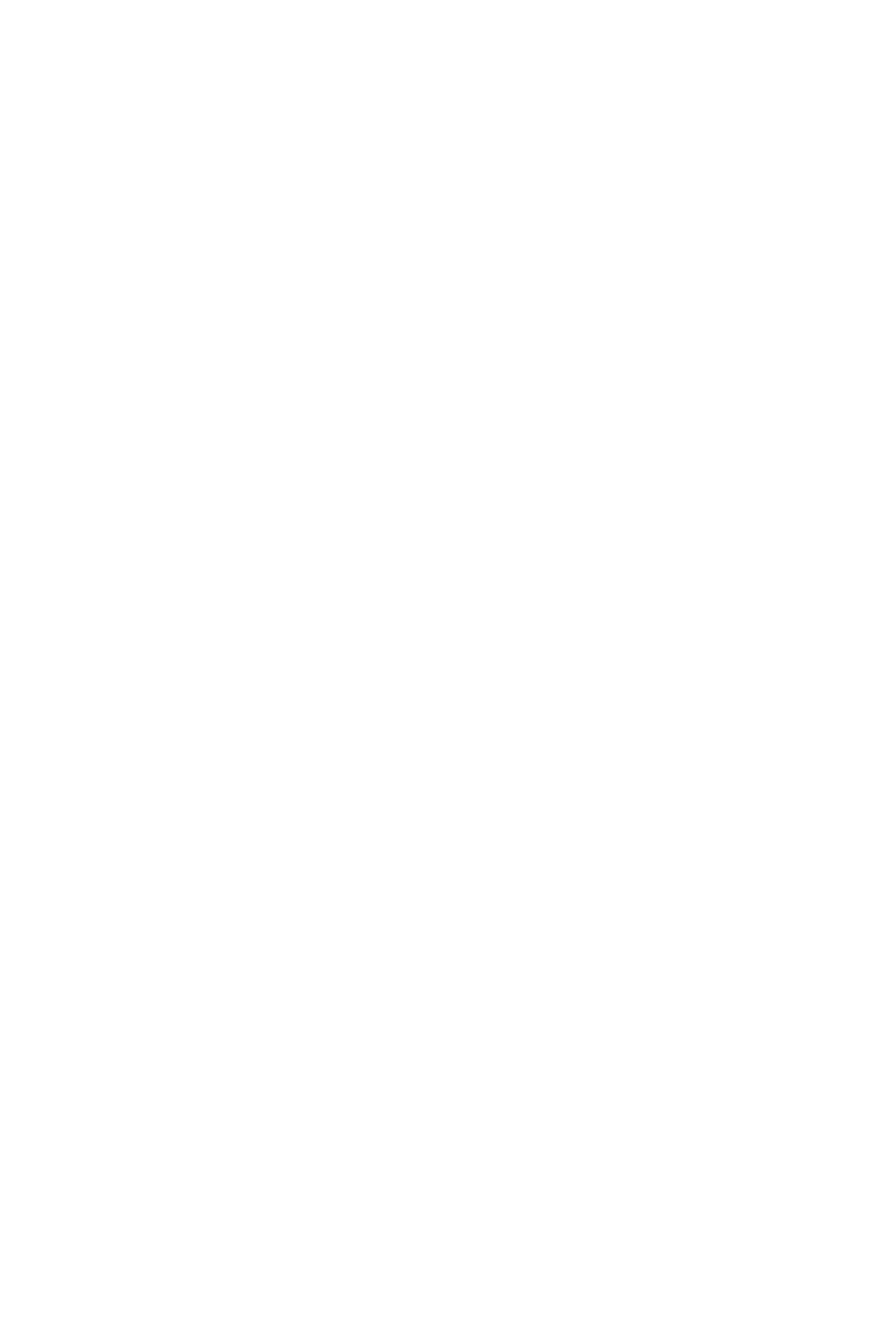# INTRODUCTION: TRUTH OR CONSEQUENCES

Hi; we are your Ready-to-Go hosts, Francis and Clare! We congratulate you on choosing the fun and popular game ideas in this book to help your youth increase their knowledge of Catholic events, practices, and people. And what better way to show you how to use these games than by having you participate in a game yourself? As you answer the following questions, you will gain incredible insights into using this book to achieve maximum learning potential (MLP) with the young people you lead. All you need are 10 minutes of uninterrupted time, a highlighter (optional—and only if you are really into this), and a sense of humor (absolutely essential). So place yourself in a comfortable chair, turn off the phone, and let the game begin!

#### **\$1,000 Question: A stitch in time saves what?**

- A. the whales
- B. seventy times seven times
- C. your pants from falling down
- D. you from repeating the same thing over and over and over again

*Best response.* D

Ever tried to teach someone something that you thought was really cool and they thought was NOT!? So what did you do? If you are like most of us, you said the same thing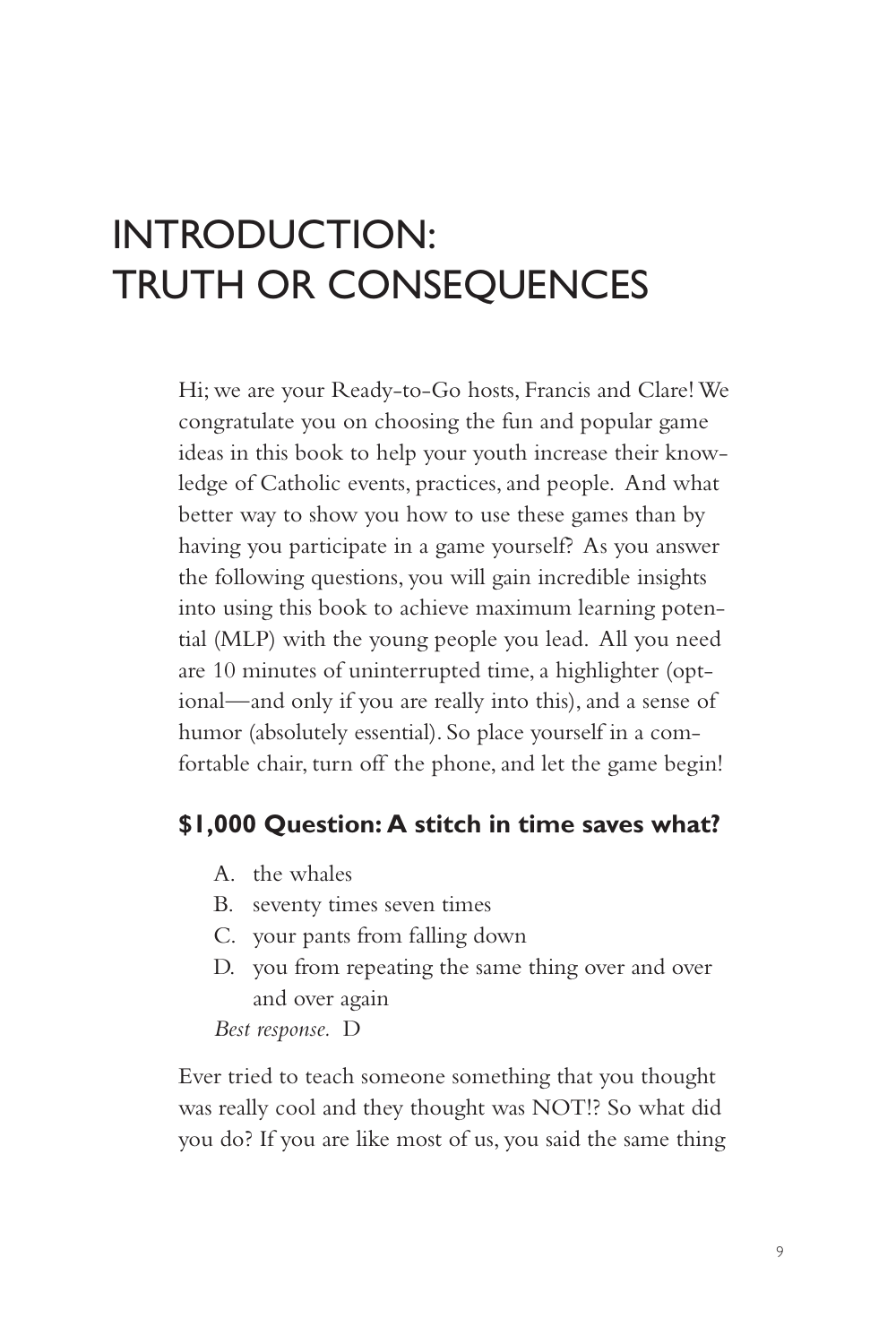again and again, only *louder* so that they and all the neighbors could hear you. Sometimes it's not the subject matter that fails us; rather it is the way we are presenting it.

You already know that first impressions count for a lot. By using formats similar to those of popular games that are familiar to most young people, *Ready-to-Go Game Shows (That Teach Serious Stuff): Catholic Teachings and Practices Edition* creates an interactive and attention-grabbing environment that makes a great first impression. Once you have the young people's attention, half your job of teaching (usually the most difficult half ) is already accomplished!

*Ready-to-Go Game Shows* was created so that all the shows can be done easily, with minimal setup and few required materials.They really are *ready-to-go.* All you need to do is add young people, mix, and bake with high energy, and you'll get a treat that is really something to talk about. Best of all, each show has been field-tested with both younger and older adolescents who are still alive to talk about it. If at any point you are not 100 percent satisfied with this book, then you can place it in a dark corner of your bookcase where it will make you appear to be an avid reader of a lot of interesting books with weird titles.

# **\$10,000 Question: If you had to choose one item to take from your house before it burnt to the ground, which would you most likely select?**

- A. your CD collection
- B. your jewelry collection
- C. your computer
- D. your Ready-to-Go supply box (and this book) *Best response.* D

Most of that other stuff can be replaced, but once you put together your game show supply box, you'll really believe it is the most valuable thing in the world (well, close to it anyway). After you gather the suggested items, doing any of the game shows described in this book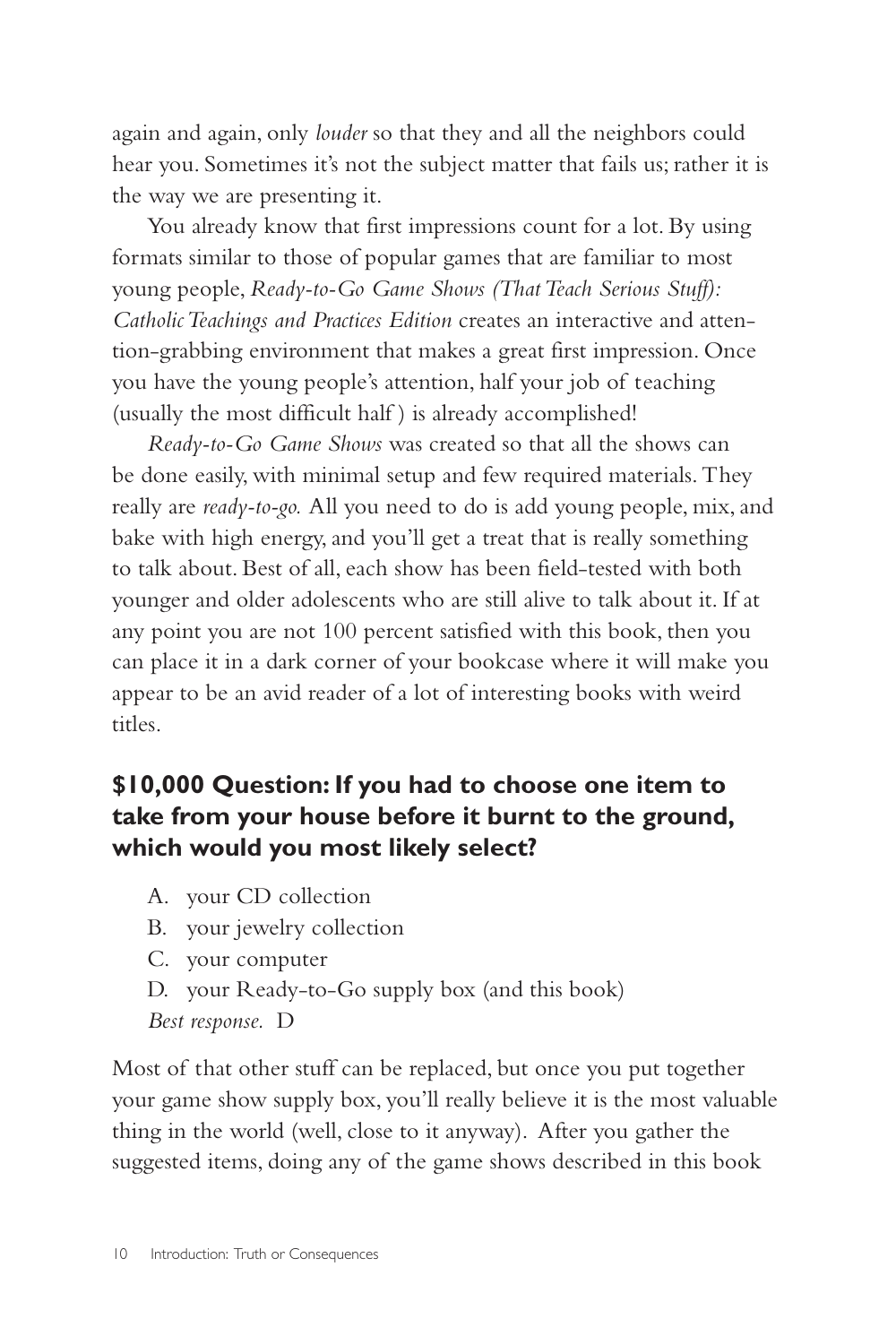will be 78 percent easier, leaving a mere 22 percent of the work required to achieve 100 percent MLP.

Suggested items for your Ready-to-Go supply box are these:

- a box (always a good thing to start with)
- markers
- blank paper
- pens or pencils
- a die (two dice if you are feeling really lucky!)
- tape (masking and clear)
- prizes (small items such as pencils [new or already chewed on], fast-food coupons and toys, inspirational bookmarks, leftover Halloween candy with the wrappers intact, new or slightly used toy cars)

Once you have your box all put together, keep it away from open flames and in a clean, dry place. Be sure to write in big capital letters somewhere on the box,"MY BOX." This will help deter others from thinking that it is "THEIR BOX," thereby leaving you worry free and once again, *ready-to-go.*

# An Important Note About the Prize Thing

Achieving MLP is easier if these game shows are more fun than competitive.Whether the game shows are considered pure fun or do-or-die competition is under the direct control of the game show host. So you might want to make sure that everyone wins a prize or that prizes are given out at random and are all of similar value.That might mean that absolutely no prizes are awarded to anyone unless they clean up the room when the session is done. Be prepared for arguments and possible hard feelings if you decide to make these game shows more competitive than cooperative.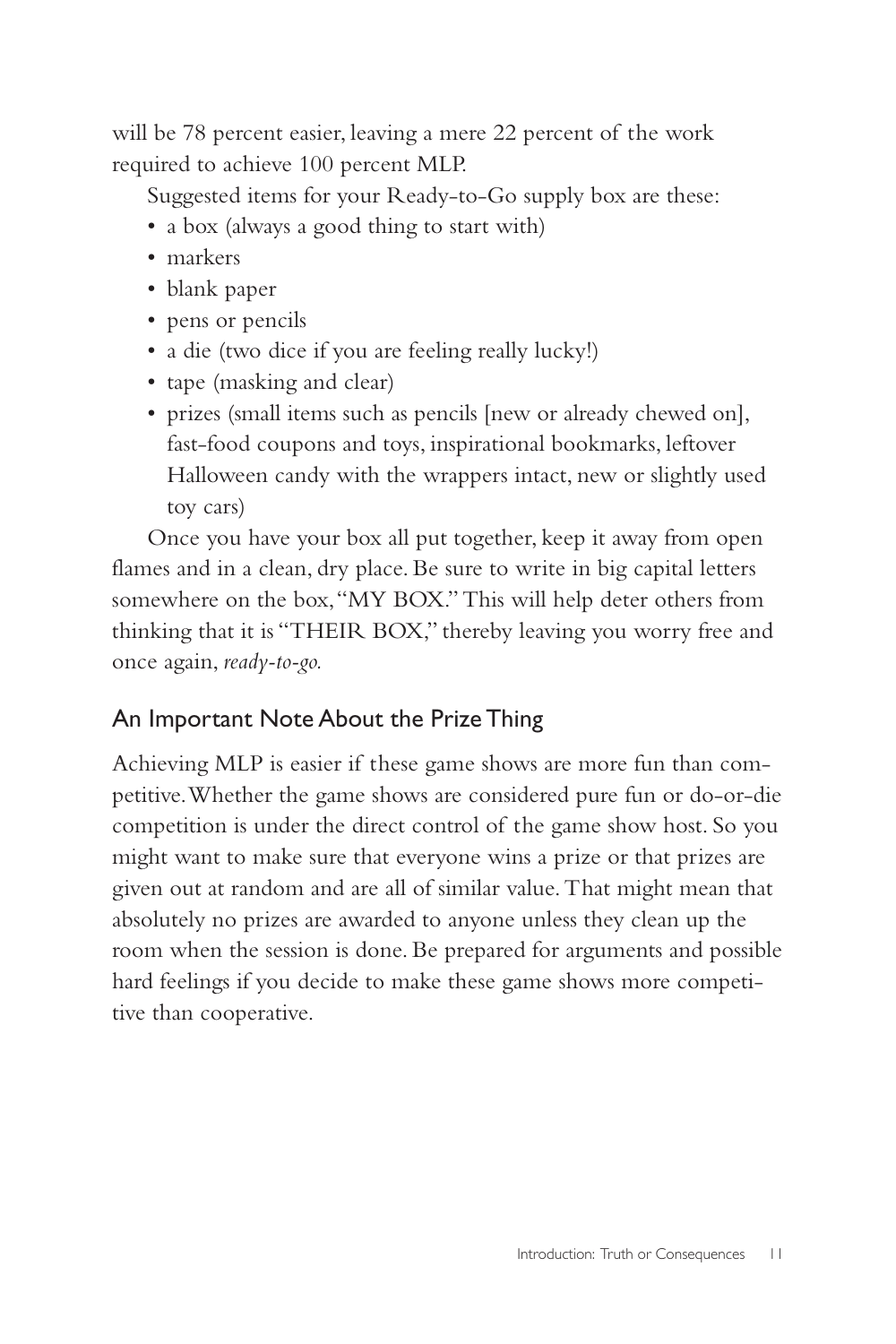## **\$100,000 Question:What happened on 31 September 1943 that changed the world?**

- A. the Triduum was built in Washington, D.C.
- B. Thousands of cardinals were seen flocking to Rome.
- C. Matthew, Mark, Luke, and John first appeared on the *Ed Sullivan Show.*

D. Nothing much ever happens on 31 September. *Best response.* D

To make these game shows learning experiences, the leader must remember that the questions (and answers) serve as only the beginning of the learning experience. For example, in answering this question, some of you may have gone to the Internet to look up the date to see what *really* happened on 31 September 1943. Others may have already concluded that nothing happened because 31 September does not exist. If you were playing this game show as part of a group, I would instruct the group members to turn to their calendars to find the correct answer, leading the group to ask the obvious question,"Who hid 31 September and why?"

These game shows can be used to review Catholic material already covered in your school or parish programs, to introduce new material, or to entertain an entire school when the special speaker does not show up for the scheduled assembly. Many of the game show questions offer *tidbits*, that is, little bits of TID (terrific information drops).You can use the tidbits to help the young people learn more about the questions' topics. You can also use the tidbits to wow the audience by making it appear that you know just about everything there is to know about Catholic beliefs and practices—which is not a bad thing until you become a contestant yourself.

Another way to use the questions as a learning experience is to have the contestants, teams, or audience discuss what they know about each tidbit.This can lead to a brief discussion about the person or event or practice that the corresponding question refers to. Of course,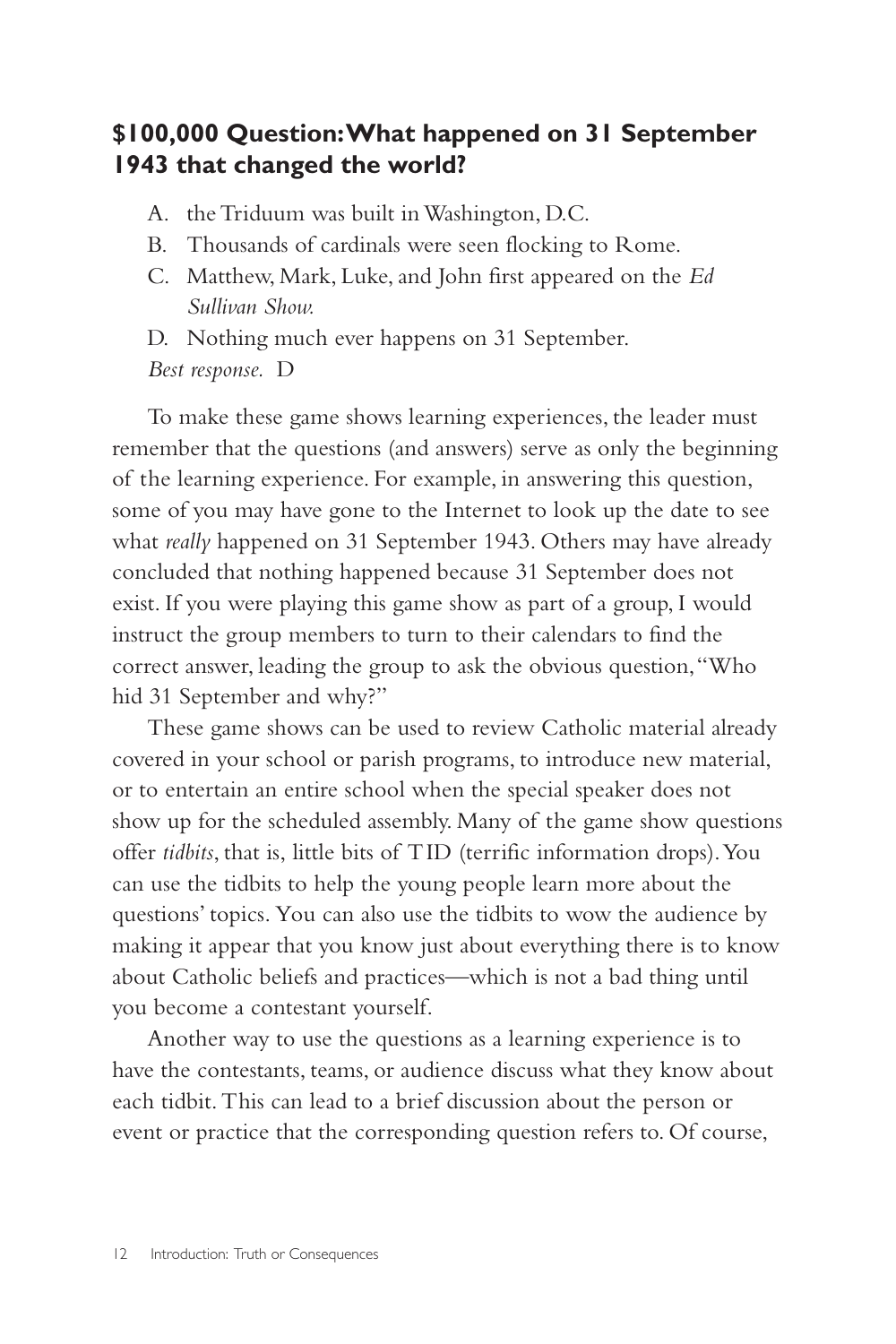the longer a particular discussion takes place without the benefit of food, humor, or a bad joke, the more chance there is of losing the participants'attention.Therefore the follow-up should be kept to a minimum unless the group is contained in a high-security area that is well guarded, with little or no chance of escape.

# **\$1,000,000 Question:Who was the greatest baby-sitter of all time?**

- A. Pope John XXIII
- B. Eve
- C. Joan of Arc
- D. David

*Best response.* D (David rocked Goliath to sleep.)

To create MLP, the host needs to be more than a baby-sitter. You need to take the risk of going beyond the directions and questions in this book and make adaptations to fit the particular needs of your group. Please allow yourself maximum flexibility with each show so that it becomes *your* show. If you have fun *leading* it, then chances are, the young people will have fun *learning* it. Here are four hot suggestions for adapting these game shows.

# Start Where the Contestant Is

Try rewording questions (and sometimes even answers) to make them either easier or more challenging for your audience, as the need and knowledge level demand. For example, if a contestant is asked to name the twelve Apostles, you could make it easier by having the contestant name four, six, or eight of the Apostles. Or you could make it harder by asking the contestant to name the twelve Apostles in 30, 45, or 60 seconds.To make it impossible, you could ask the contestant to name the social security numbers of the Apostles . . . in order from the lowest to the highest.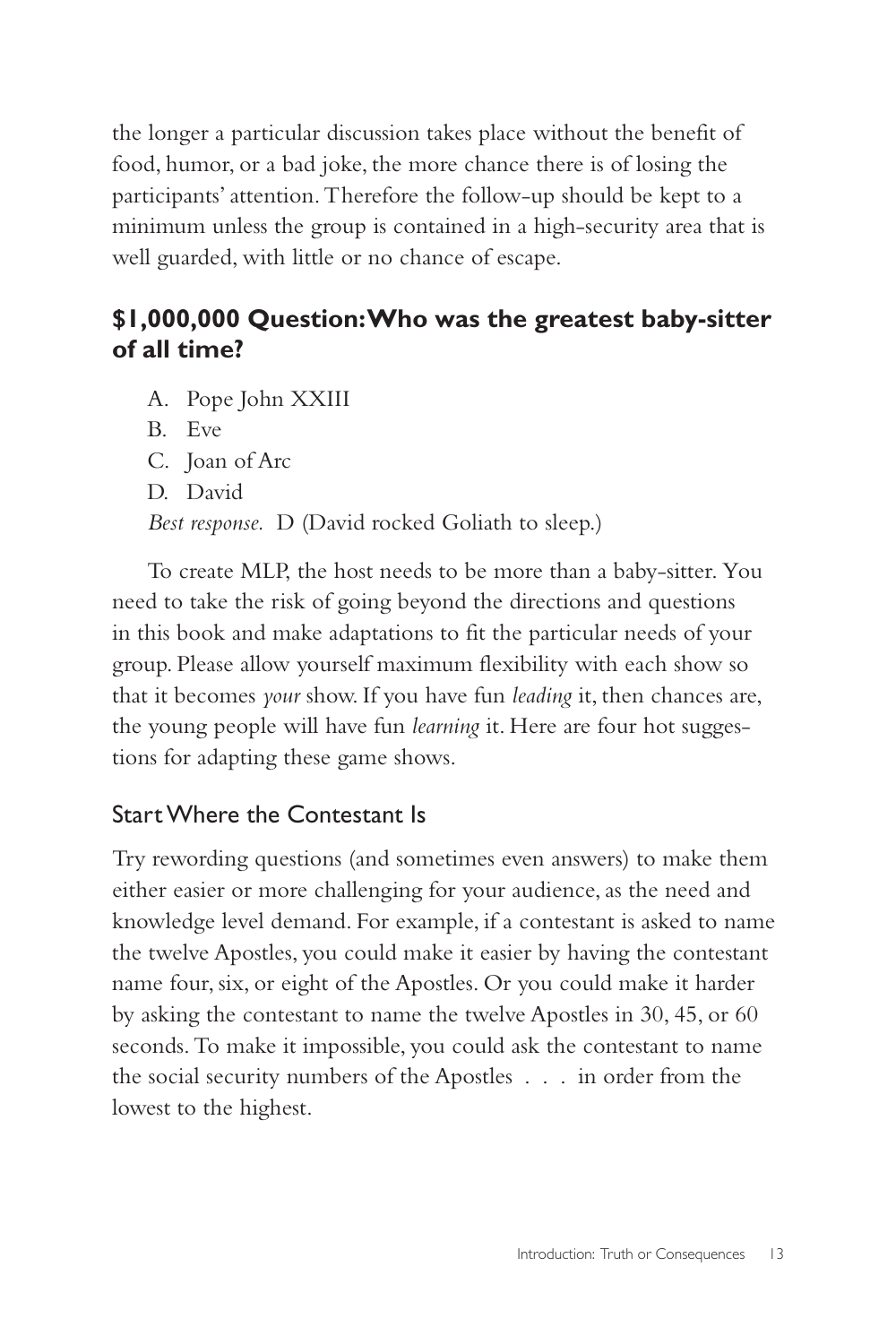# Choose the Game That Fits Your Group

Some of the game shows were created to be easier than others. Use the game shows that best match the knowledge level of the group you are working with.The easier game shows to play are these:

- "The Real Fortune"
- "Catholic Pictionary"

The game shows that are of medium difficulty are as follows:

- "Who Wants to Be a Catholic Millionaire"
- "Faithful Feud"
- "Holy, Holy, Holy Squares"

The game shows that are a bit more challenging are these:

- "Catholic Jeopardy"
- "The Church Is Right"
- "Grace Ball"

#### Turn Young People into Catholic Theologians

After playing a particular game and getting a feel for the way the questions are worded, invite the young people to develop, on index cards, their own questions and answers about Catholic teachings and practices.Keep the questions in your coveted Ready-to-Go supply box and use them the next time you play the game. The more often you play the games, the better chance you have for achieving MLP.

#### Bridge the Generation Gap

Use the game shows as a strategy for bringing parents and young people together for an intergenerational event. Pair up parents and young people so that they have to work together as contestants.This may inspire them to read or talk about their Catholic faith more at home. Or it might just encourage them to watch reruns of television game shows to learn winning strategies for the next time they play.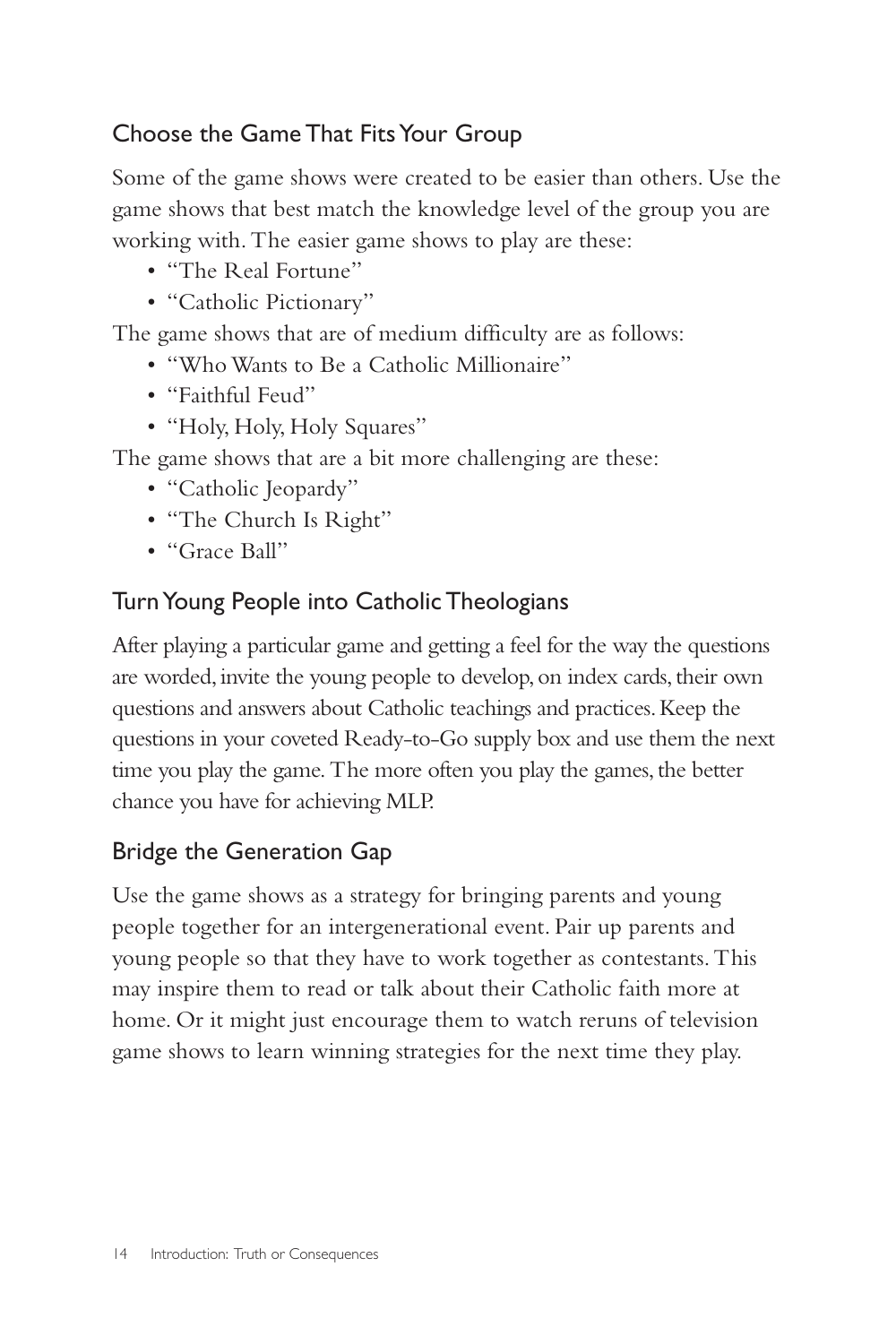# **\$5,000,000 Question: If your best friend jumped into a swimming pool filled with a mixture of six-week-old sour milk and rotten eggs, would you do it too?**

A. Yes;after all, it is my best friend.

B. It would depend on what I had just eaten.

- C. It would depend on what my best friend had just eaten.
- D. No. (My mother always warned me this could happen.)

*Best response.* D (You are probably seeing the pattern now, right?)

That's right, some things you just have to say no to. In fact, you might as well start to practice saying it:"No!" Try it again:"NO!" You may at times even have to expand on your new word with a phrase such as, "No, not now." Or try it in another language, like,"Nada" or "Nyet." Face it, once you start using *Ready-to-Go Game Shows,* you are going to have to tell the young people that there is much more to life than playing games all day long.

This may require you to train a replacement host or at least a cohost or two, who can take over the reins when you are feeling overwhelmed with your string of successful sessions using the game show approach.When you hit this "problem" (and you *will* hit this problem), why not empower a young person (or two or three) to take over for a while? Your protégés might even learn *more* by leading a show than by playing it.Then you will have gone from host extraordinaire to pure MLP genius!

#### **Our Sponsors**

Questions and answers for the game shows in this book were created using the following resources:

- Ahlers, Julia, Barbara Allaire, and Carl Koch. *Growing in Christian Morality.* Rev. ed.Winona, MN: Saint Mary's Press, 1996.
- Klein, Peter. *The Catholic Sourcebook.* 3d ed. [Dubuque, IA]: Harcourt Brace and Co., Brown-ROA, 2000.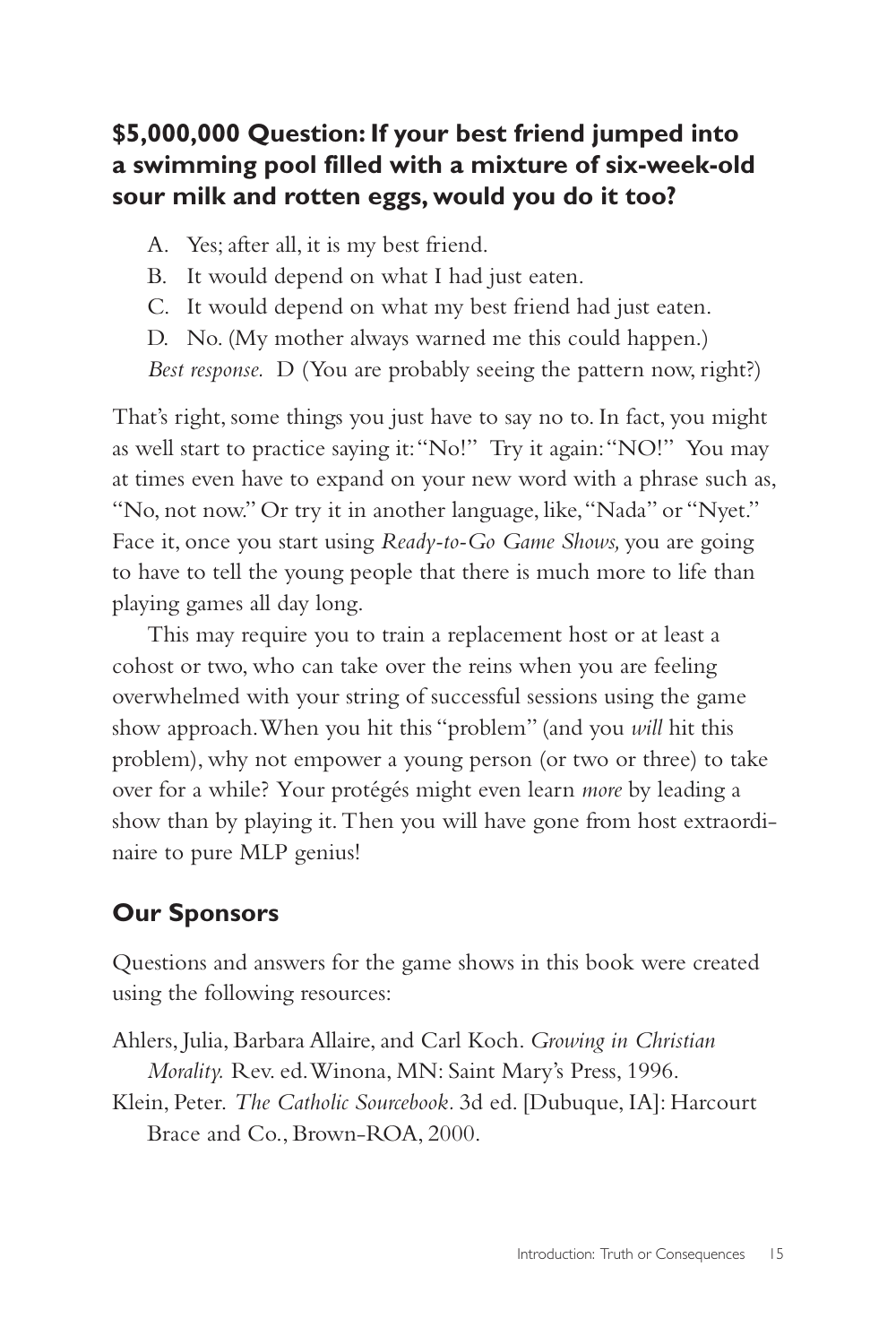- Koch, Carl. *The Catholic Church: Journey,Wisdom, and Mission.*Winona, MN: Saint Mary's Press, 1994.
- McBride,Alfred."From Pentecost to Vatican II:Ten 'Peak Moments' of Church History." In *Catholic Update,* no. 0687, 1987.
- McBrien, Richard P. *Catholicism.* Study ed. San Francisco: Harper and Row, Publishers, 1981.
- Singer-Towns, Brian, ed. *The Catholic Youth Bible.* Winona, MN: Saint Mary's Press, 2000.
- Stoutzenberger, Joseph. *Celebrating Sacraments.*Winona, MN: Saint Mary's Press, 1993.
- Theisen, Michael. *Exploring Catholicism.*Winona, MN: Saint Mary's Press, 1996.
	- \_\_\_\_\_. *Ready-to-Go Game Shows (That Teach Serious Stuff): Bible Editon.* Winona, MN: Saint Mary's Press, 2001.
- Zanzig,Thomas, et al. *Understanding Catholic Christianity.*Winona, MN: Saint Mary's Press, 1997.

# **A Final Word**

If you are still reading this introduction, then you have gone way too far. Please stop immediately and get started playing some games. After all, they are all set and *ready-to-go!*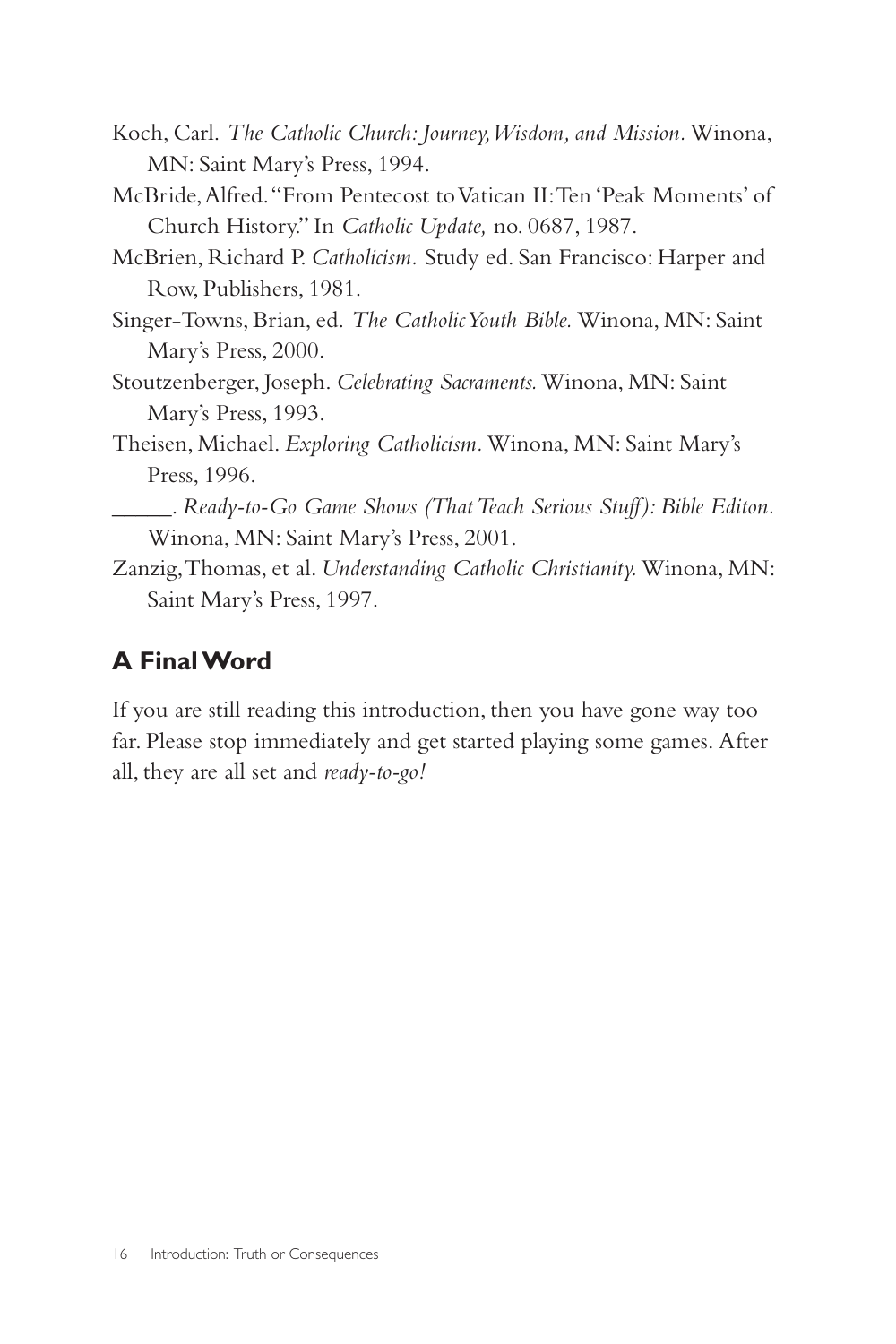# WHO WANTS TO BE A CATHOLIC MILLIONAIRE



# **Object of the Game**

This game is modeled after the popular game show *Who Wants to Be a Millionaire.* The entire group is invited to participate in a Fast Thinking preliminary round to decide who will be the lucky contestant that sits in the Nervous Kneeler's seat.The winner of the Fast Thinking round gets to try to answer five questions about the Catholic faith in order to win 1,000,000 virtues. Each final-round contestant is afforded one of two possible lifelines that can be used to help answer any one question.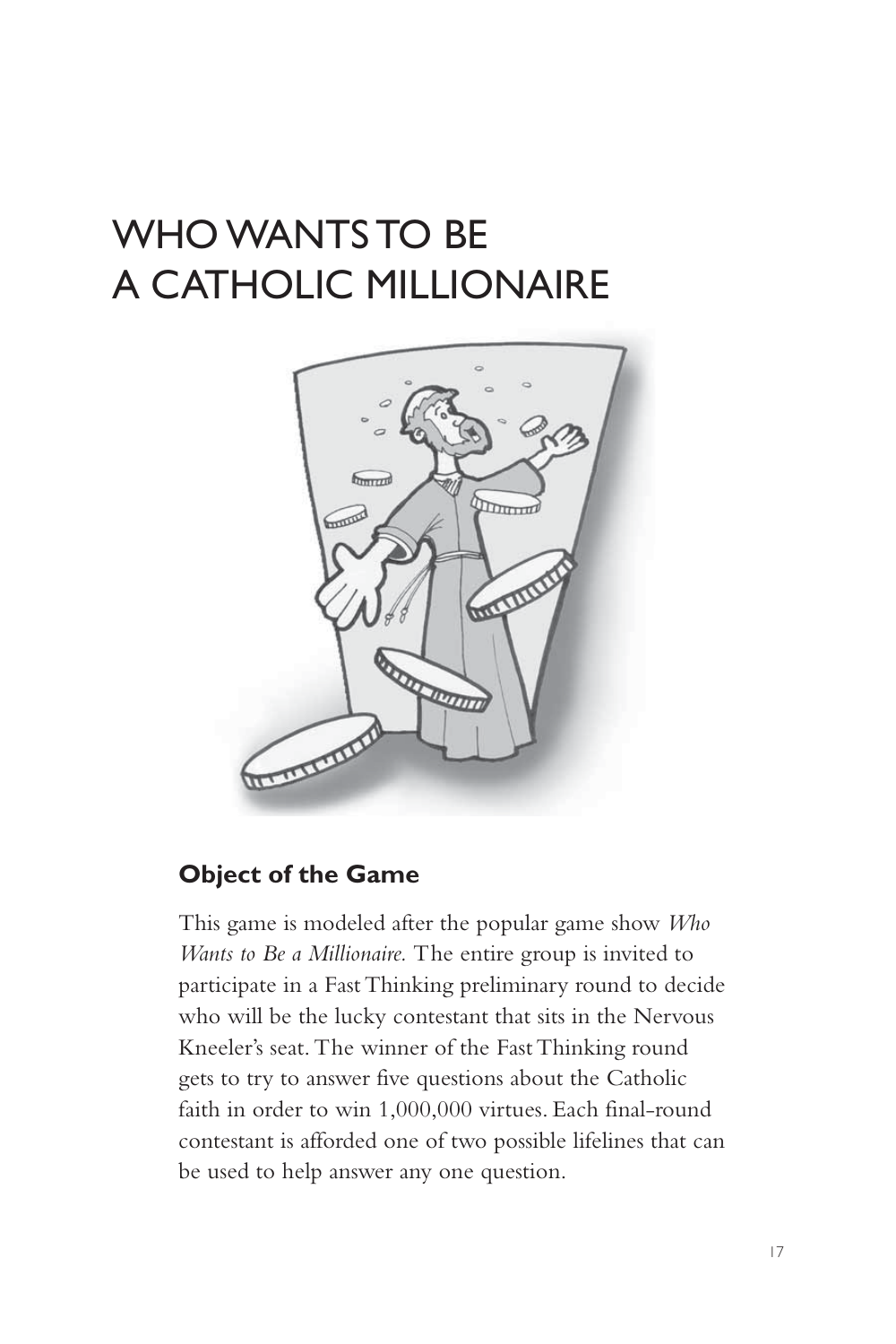# HOW THE GAME IS PLAYED

#### Players

- $\Box$  one host
- $\Box$  contestants (who can include the entire group)

#### Supplies

- $\Box$  slips of scrap paper or index cards, and pencils for everyone
- $\Box$  responses for the Fast Thinking questions on pages 21–38, written on newsprint or an overhead for all to see
- $\Box$  a watch or clock that displays seconds
- $\Box$  prizes

#### Room Setup



#### Game Directions

1. The game show host gathers the contestants around the table, and distributes slips of paper or index cards, and pencils, to all for the Fast Thinking question.The host instructs the contestants to write their name on their paper, and the numbers 1 through 4 down the left side of the paper.Then the host tells the group that a question will be read, with four responses listed on the newsprint (or overhead).The contestants must write the responses down in the correct order as indicated by the question. Only the letter corresponding to each answer needs to be written on the paper.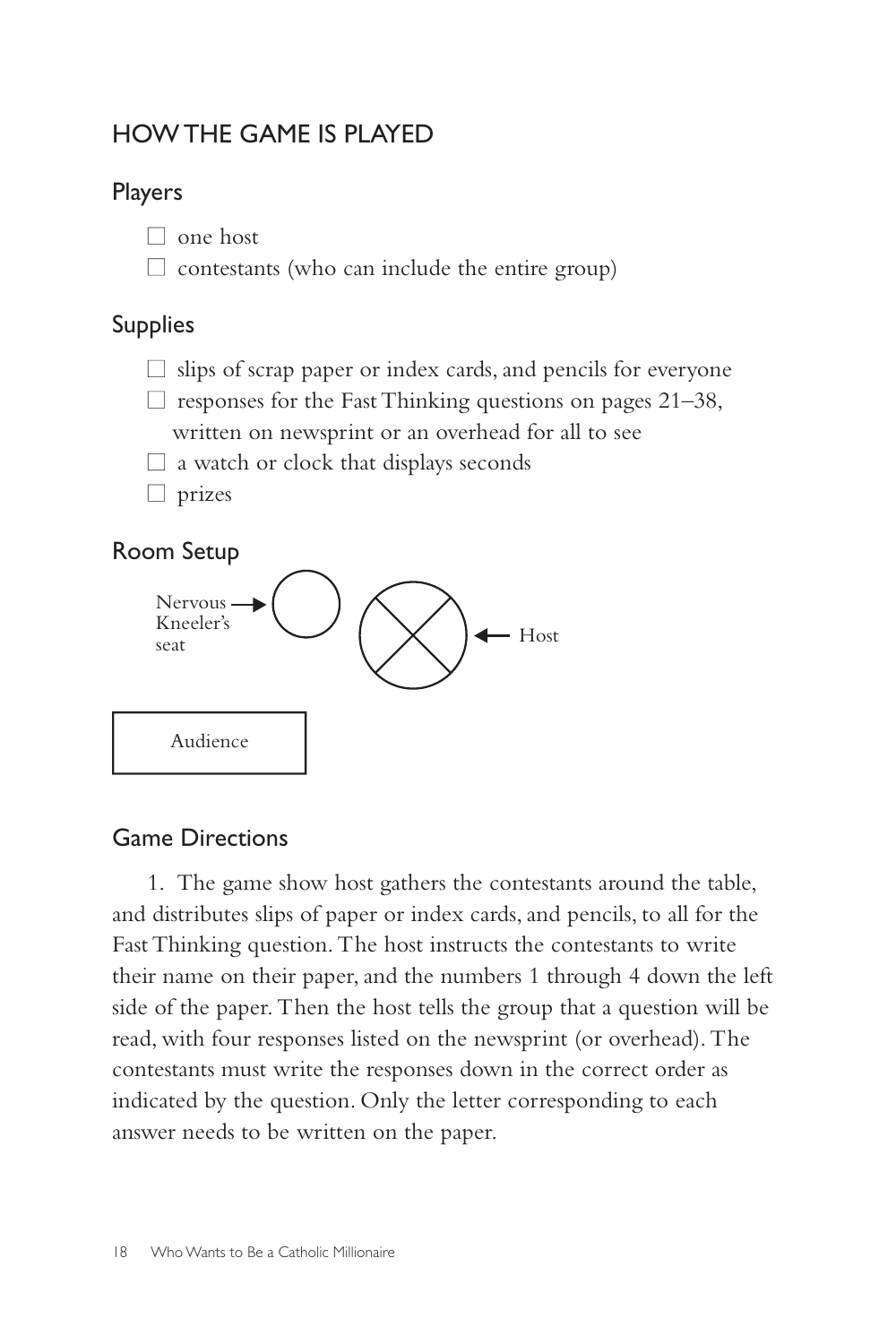2. The host reads a Fast Thinking question from the questionsand-answers section on pages 21–38. As soon as the contestants write the letters in the order that they think is correct, they stack their papers on the table in order, with the paper of the first person to finish on the bottom of the pile. After all the lists are placed on the table, the host turns the pile over and begins checking them for accuracy.The first person whose list is correct gets to sit in the Nervous Kneeler's seat for the next series of questions. All the other contestants take seats in the audience until the round is completed.

3. During the Nervous Kneeler's round, the host asks the contestant in the Nervous Kneeler's seat up to five questions, one at a time. The questions become increasingly difficult, and each has four possible answers.When the contestant is thinking through an answer, the host encourages him or her to do so out loud so that all can hear what's going on in the contestant's mind. Once the contestant has selected a final answer, the host involves the audience by asking what they would answer and why.Then the host reveals the correct answer and the tidbit information that is provided.

4. The contestants may choose *one* lifeline from the two options listed below, which they may use to help them answer any *one* of the questions.The host explains these options at the beginning of the game and determines their use during the game.

- *50/50.* The host deletes two incorrect answers, leaving the correct answer and one incorrect answer to choose from.
- *Poll the Audience*. The audience use a show of hands to indicate which answer they think is correct.

Remember, each player gets to use only *one* lifeline during his or her turn in the Nervous Kneeler's seat.

5. As soon as a player misses a question, the game is over for that player and a prize (if any) is awarded. A new round starts with the next Fast Thinking question. Everyone who has not already had a chance in the Nervous Kneeler's seat participates in the new round.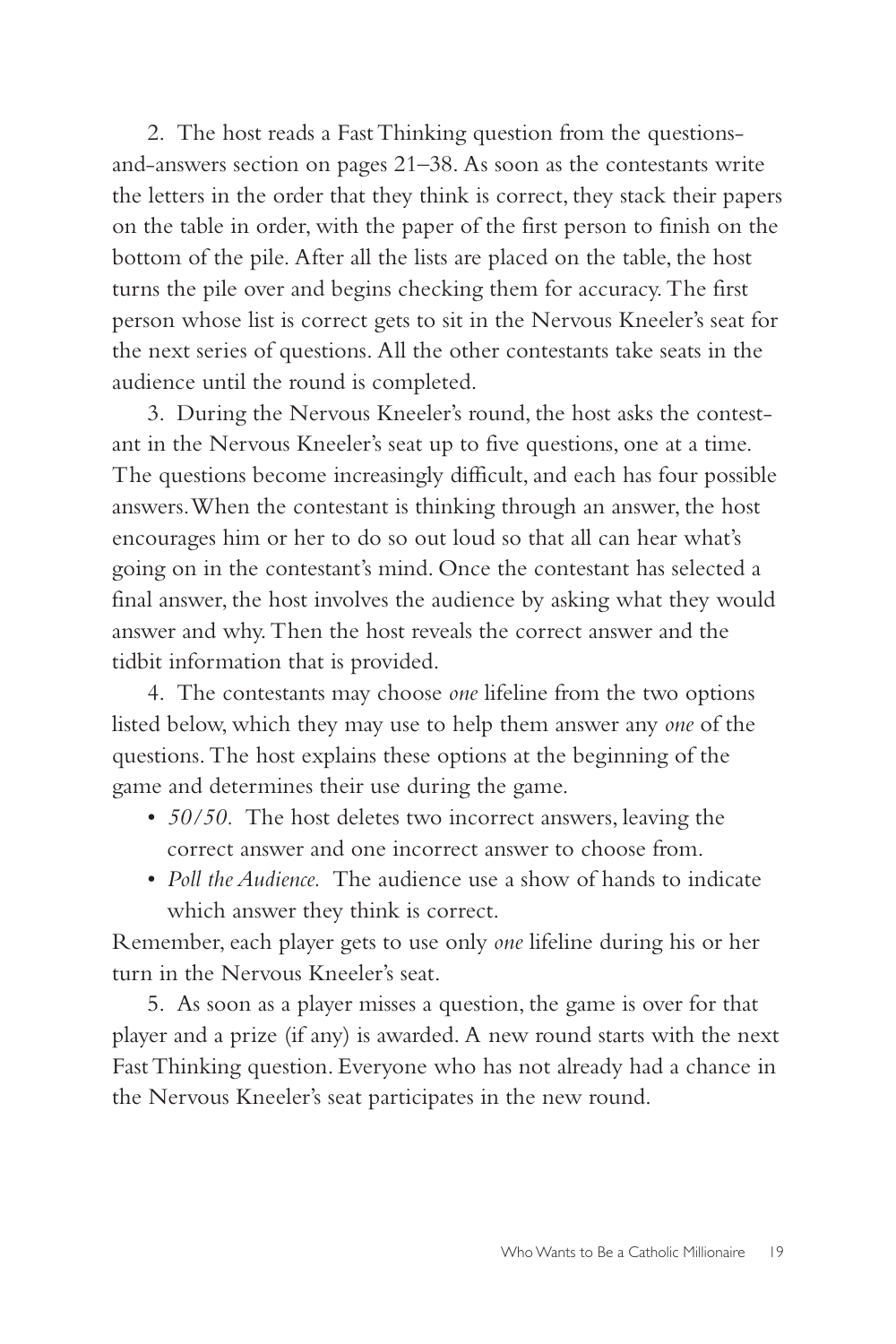#### Prizes

Try to secure donations of various prizes from area businesses that are frequented by young people (such as fast-food restaurants, record stores, amusement parks, bowling alleys, and dollar stores), or use various amounts of candy as prizes. Separate the prizes into five categories: 100-, 1,000-, 10,000-, 100,000-, and 1,000,000-virtue prizes. For example, players might get one Tootsie Roll if they correctly answer the 100-virtue question, three Tootsie Rolls if they make it through the 1,000-virtue question, five Tootsie Rolls if they make it through the 10,000-virtue question, and so on.

#### Variations on the Game

**Team play.** Divide the group into teams, direct the teams each to develop five questions and possible answers (from easy to difficult) for the other team or teams, and then invite the teams to take turns hosting a show for the group.

**PowerPoint presentation.** If you or someone in the group has access to PowerPoint and presentation equipment, use it to display the questions and answers with a professional look.

**Youth teaching younger children.** Help the group take the show on the road, hosting it for younger children's groups or classes, basing the questions and answers on what the younger children are studying at the moment.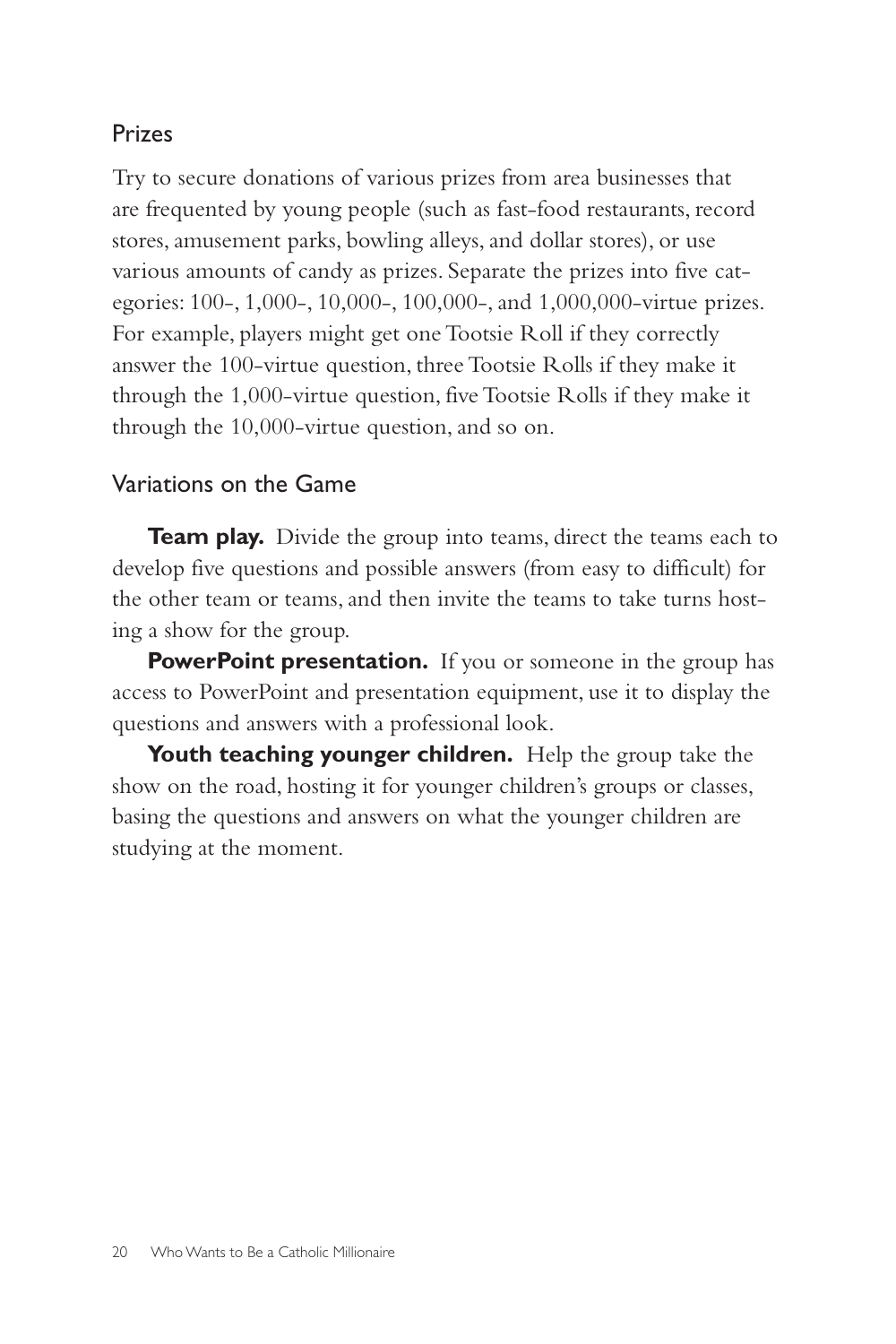# CATHOLIC MILLIONAIRE—QUESTIONS AND ANSWERS

Round One

**Fast Thinking question.** Put the following saints in the order they lived, starting with the earliest:

A. Elizabeth Ann Seton C. Peter

*Answer.* C, D, B,A

B. Francis of Assisi D. Augustine of Hippo

**100-virtue question.** Which of these is *not* a sacrament in the Catholic church?

- A. Confirmation
- B. Holy Orders
- C. Reconciliation (also called Penance)
- D. kneeling

*Answer.* D

*Tidbit.* Kneeling is a posture of prayer, not one of the seven Catholic sacraments.

**1,000-virtue question.** The stations of the cross are usually connected with which special day?

|  | A. Christmas |  | C. Immaculate Conception |  |
|--|--------------|--|--------------------------|--|
|--|--------------|--|--------------------------|--|

- B. Good Friday D. Crossing Sunday
- -
- 

*Answer.* B

*Tidbit.* The traditional stations of the cross consist of fourteen scenes or pictures highlighting the Passion of Jesus.The stations begin with Jesus being condemned to death and end with the body of Jesus being placed in the tomb. Many parishes feature a prayer experience involving the stations of the cross on Good Friday, the day that commemorates the death of Jesus.

**10,000-virtue question.** Which of these parts does not occur at Mass during the liturgy of the word?

- A. opening prayer C. creed
- B. Gospel reading D. responsorial psalm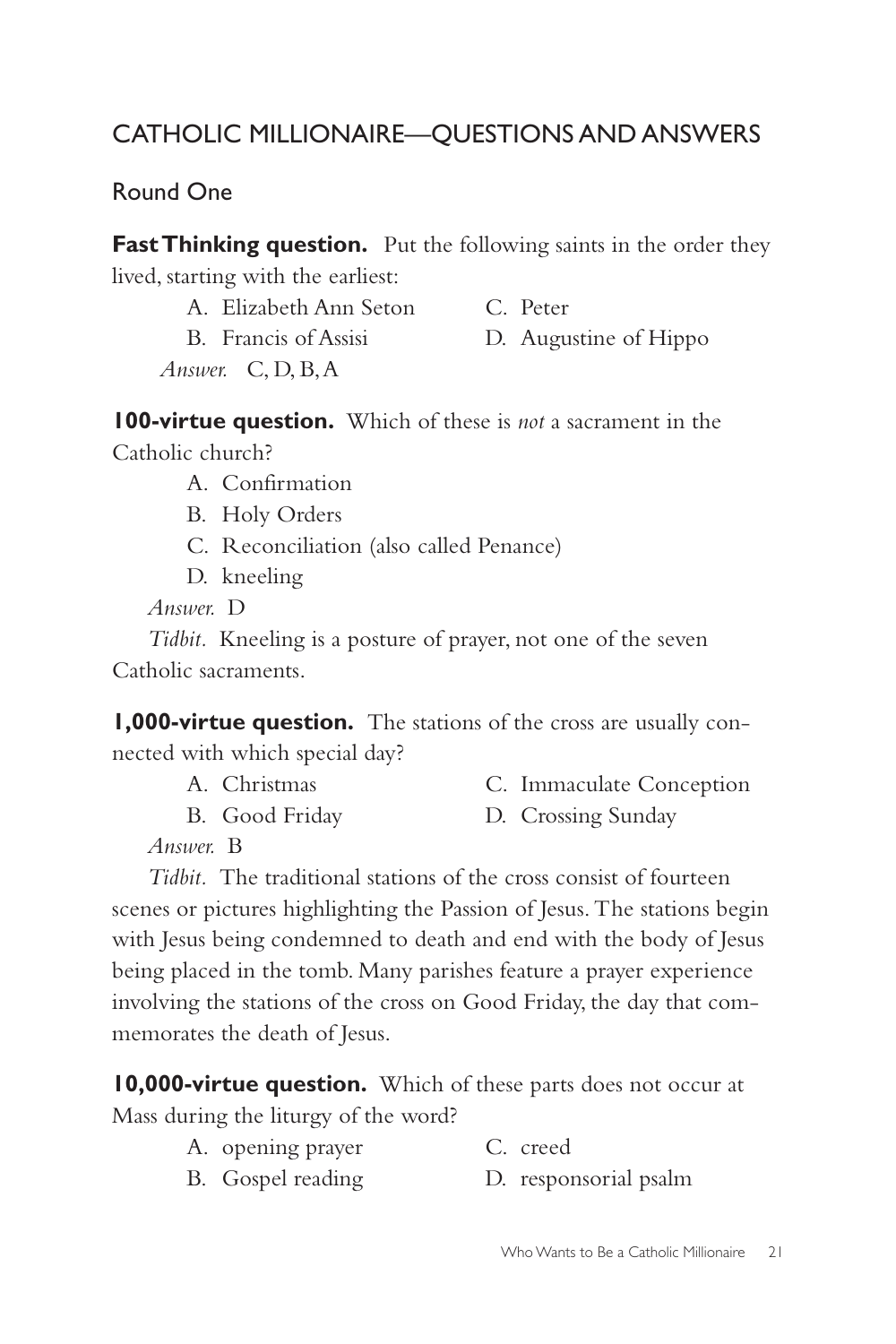*Answer.* A

*Tidbit.* The Mass is divided into four distinct but connected parts: the introductory rite (which includes the opening prayer), the liturgy of the word, the liturgy of the Eucharist, and the concluding rite.

#### **100,000-virtue question.** The initials *INRI* stand for what?

- A. "In God we trust"
- B. "Jesus Christ has risen"
- C. "Jesus is Lord"
- D. "Jesus of Nazareth, king of the Jews"

*Answer.* D

*Tidbit. INRI* is the Latin abbreviation for *Iesus Nazarenus Rex Iudaeorum,* which was written on a sign the Romans placed over Jesus on the cross,"accusing" him of impersonating a king.

**1,000,000-virtue question.** Which was the first ecumenical council ever held?

| A. Chalcedon | C. Ephesus   |
|--------------|--------------|
| B. Nicaea I  | D. Lateran I |

*Answer.* B

*Tidbit.* An ecumenical council is a gathering of bishops from around the world that is convened by the pope to make decisions regarding the teachings of the church. At the First Council of Nicaea, held in 325, the original Nicene Creed was developed. The current version of that creed is the only Christian creed accepted mutually by the Catholic, Orthodox, and major Protestant churches.

# Round Two

Fast Thinking question. List these ministers in the order in which they are ordained or elevated, beginning with the first:

A. bishop C. cardinal B. priest D. transitional deacon

*Answer.* D, B,A, C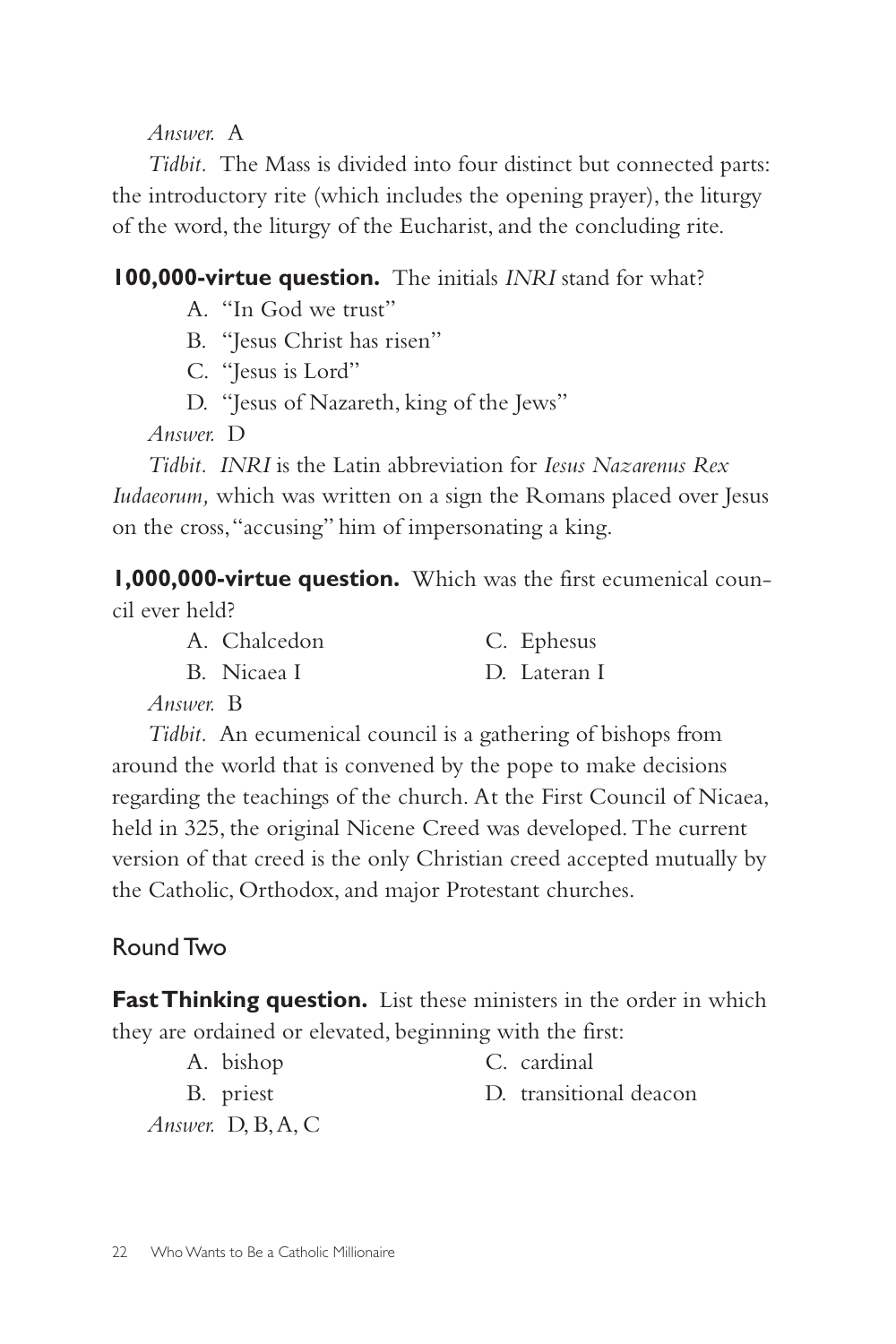**100-virtue question.** The sacrament that begins with water used as a symbol and includes a white garment and a candle is called what?

- 
- A. Confirmation C. Reconciliation (Penance)
- 
- B. Baptism D. bubble bath

*Answer.* B

*Tidbit.* Baptism is the first sacrament in the process of Christian initiation, followed by Confirmation and the Eucharist.The sacrament of Baptism welcomes an individual into the Christian community and the family of God.

**1,000-virtue question.** Which of these prayers is *not* said during the rosary?

| A. Lord's Prayer | C. Glory Be        |
|------------------|--------------------|
| B. Magnificat    | D. Apostles' Creed |

*Answer.* B

*Tidbit.* The rosary does not include the saying or singing of the Magnificat, which Mary proclaimed during the Visitation, when she called on her cousin Elizabeth. All the other prayers mentioned, along with the Hail Mary, are prayed during the rosary.

#### **10,000-virtue question.** What does an acolyte do?

- A. assists the priest at the altar
- B. welcomes people as they enter church
- C. oversees the pastoral council
- D. proclaims the readings at Mass

*Answer.* A

*Tidbit.* An acolyte is also known as an altar server. He or she serves the priest during the Mass and carries the crucifix or candles, or both, during the procession.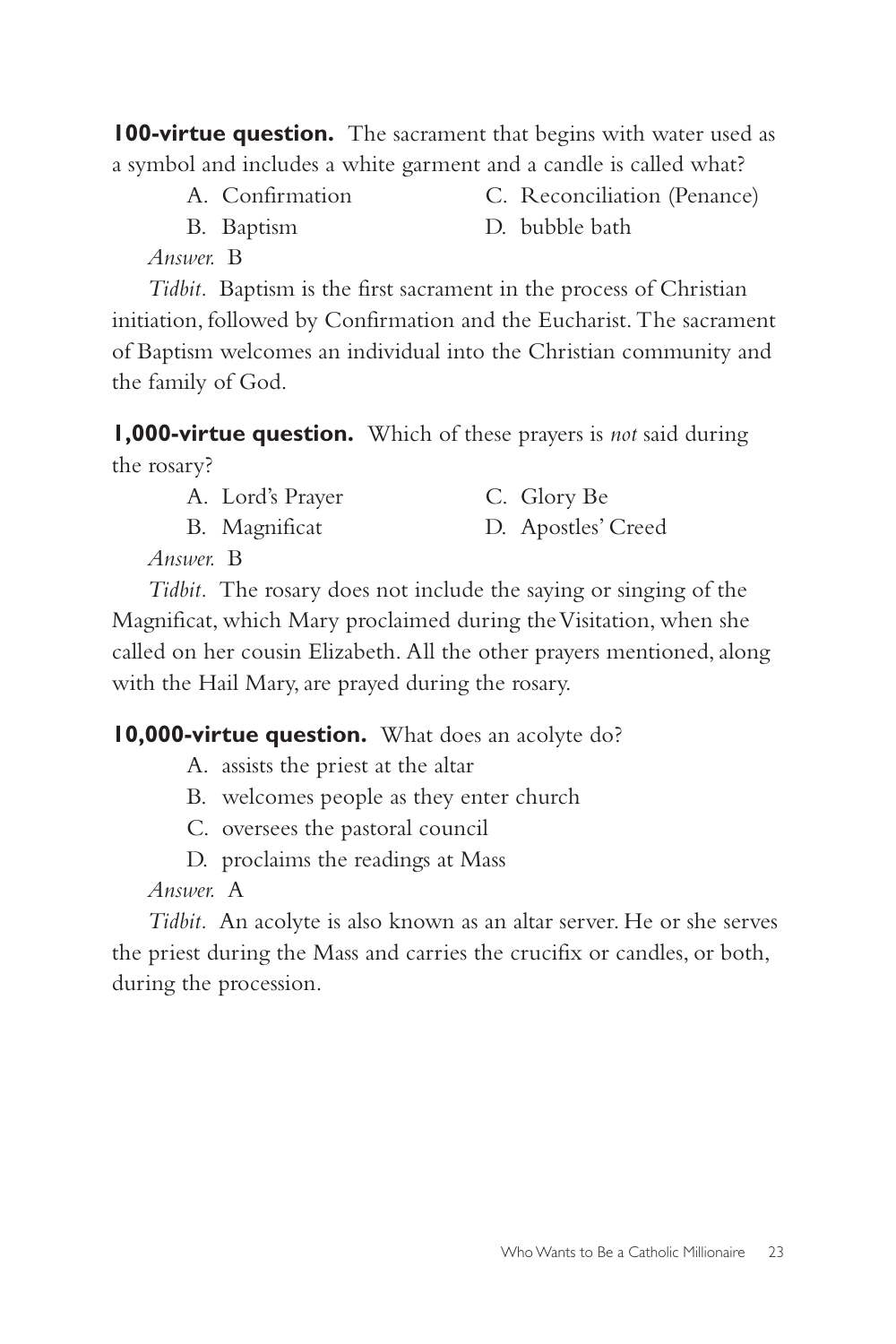**100,000-virtue question.** If you were participating in the second day of the Triduum, what would you be celebrating?

- A. the Immaculate Conception
- B. First Friday devotion
- C. Good Friday
- D. the Assumption

*Answer.* C

*Tidbit.* The Triduum occurs during Holy Week. It is a three-day period that begins with the evening Mass on Holy Thursday, continues through Good Friday and Holy Saturday, culminates in the Easter Vigil, and concludes with the evening prayer on Easter Sunday.

**1,000,000-virtue question.** If you saw someone wearing a purple cassock in a Catholic church, who would that person likely be?

- A. a bishop
- B. the pope
- C. a cardinal during an ordination
- D. a priest during Lent

*Answer.* A

*Tidbit.* A cassock is a full-length robe sometimes worn by clergy and lay assistants for ordinary use. In the Catholic church, black signifies a priest, purple a bishop, red a cardinal, and white the pope.

# Round Three

Fast Thinking question. List these liturgical seasons in the order in which they occur from the beginning of the liturgical year:

| A. Lent                | C. Easter    |
|------------------------|--------------|
| B. Advent              | D. Christmas |
| <i>Answer.</i> B.D.A.C |              |

**100-virtue question.** Which of these is *not* a Gospel?

| A. Matthew | C. Luke  |
|------------|----------|
| B. Mark    | D. Rocky |
| Answer. D  |          |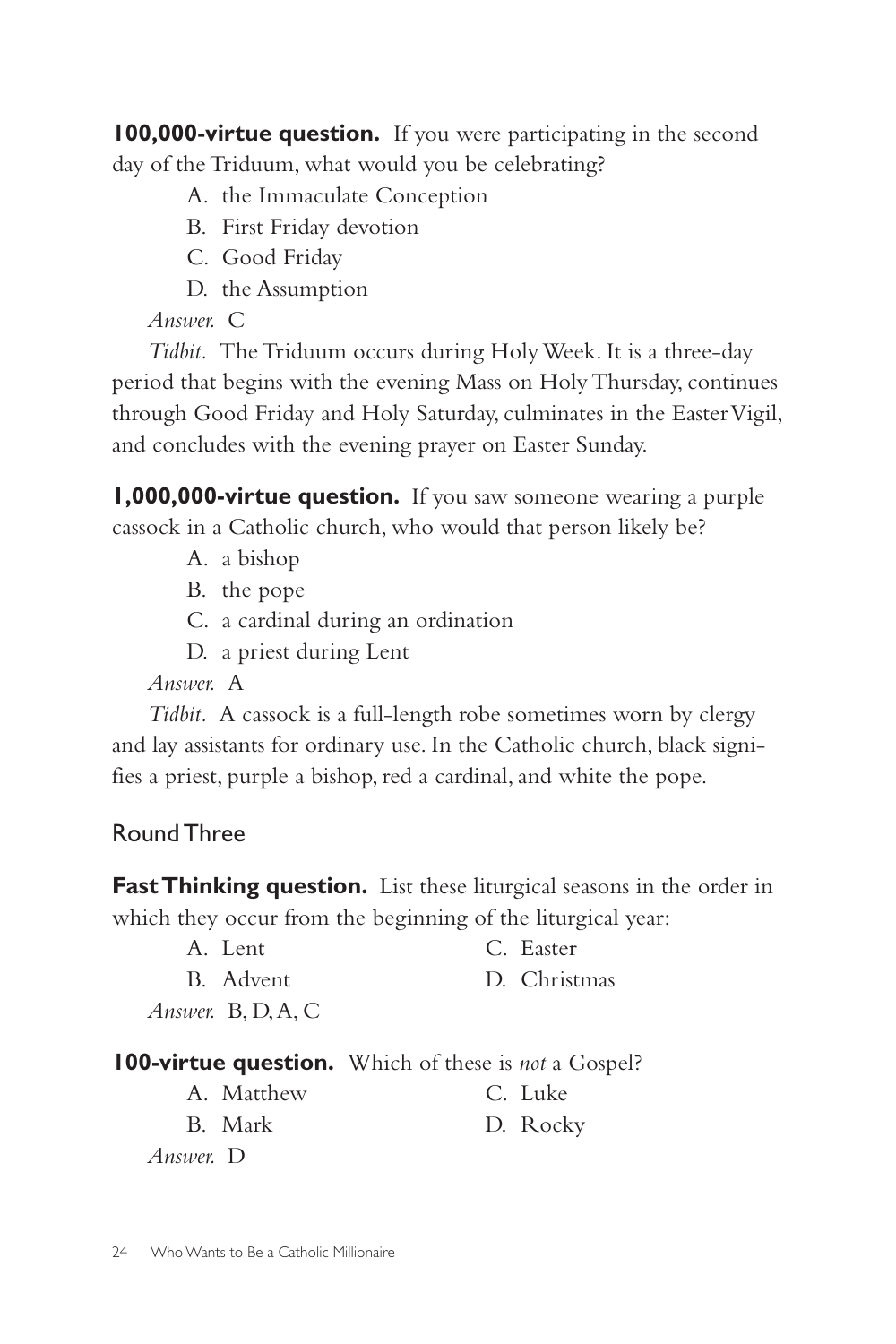*Tidbit.* The four Gospels—Matthew, Mark, Luke, and John—were written between about A.D. 65 and 100, to tell future generations the story of Jesus' life, death, and Resurrection.We hear stories from the Gospels proclaimed at Mass during the liturgy of the word.

# **1,000-virtue question.** What is a purificator used for?

- A. drying off individuals after their Baptism
- B. carrying the consecrated host to sick people
- C. recording the acts one must do for penance
- D. cleaning the cups and chalice used during Communion *Answer.* D

*Tidbit.* Purificators are white linen cloths that are used by the priest and the eucharistic ministers to clean or purify the cups and sacred vessels during and after Communion.

### **10,000-virtue question.** Who elects a new pope?

- A. a Vatican council C. archbishops
- B. the College of Cardinals D. the Roman curia

*Answer.* B

*Tidbit.* The College of Cardinals seclude themselves in Saint Peter's Basilica until a new pope is elected from among their group.This gathering is called a conclave.

**100,000-virtue question.** What was the split between the Eastern and Western churches called?

- A. the Protestant Reformation
- B. the Great Schism
- C. the Counter-Reformation
- D. the Divine Intervention

*Answer.* B

*Tidbit.* The Great Schism, or divide, between the Eastern church of Constantinople and the Western church of Rome came to a climax in 1054 when Roman leaders ceremoniously excommunicated the emperor of Constantinople and all his followers who had refused to conform to Latin usages in their churches.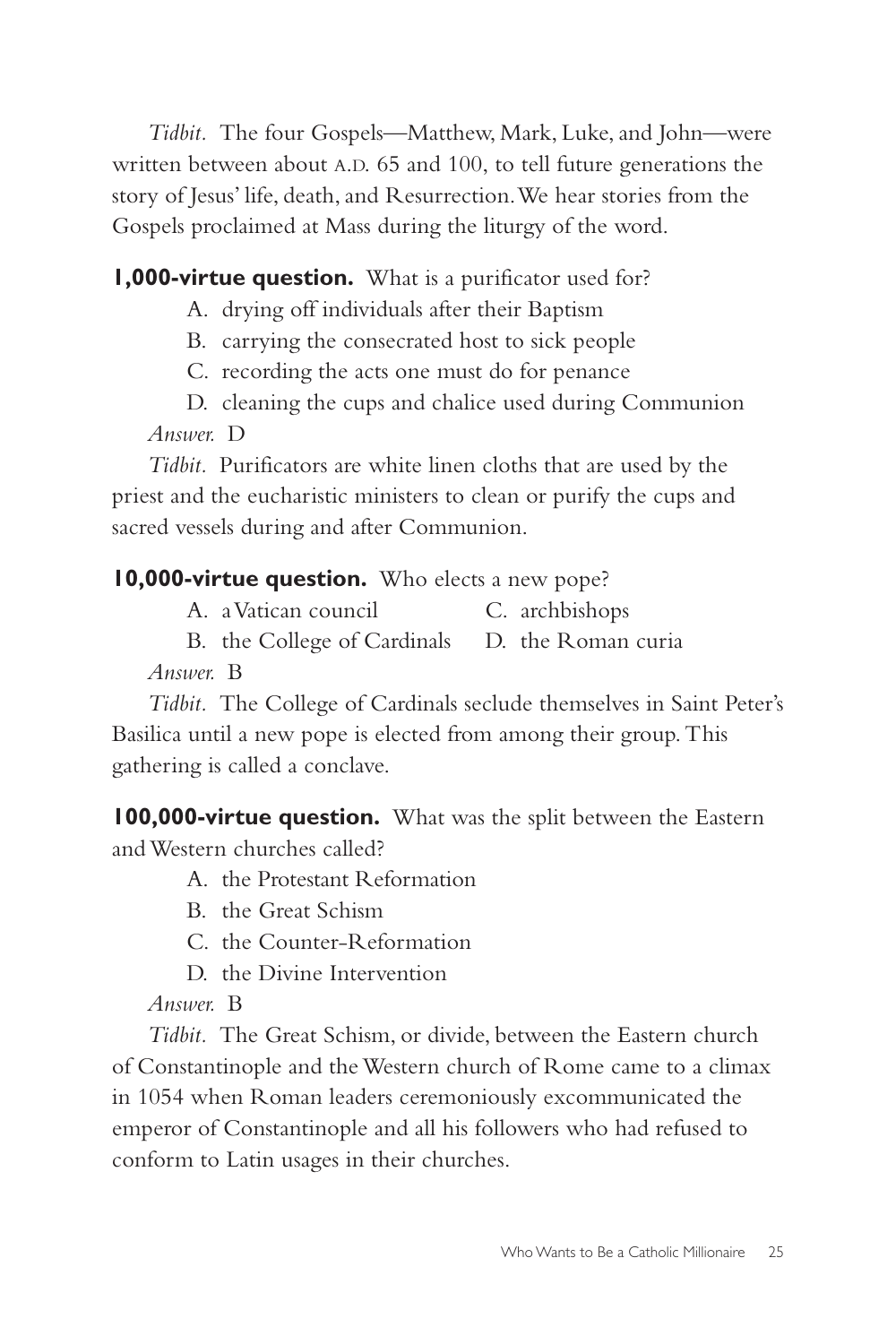**1,000,000-virtue question.** Which of these is *not* a category of saints?

- A. disciples C. doctors
- B. virgins D. pastors

*Answer.* A

*Tidbit.* The official categories given to saints are these:

- martyrs (who were killed for their faith)
- pastors (or bishops)
- apostles
- doctors (or theological writers)
- confessors (who suffered exile, torture, or imprisonment)
- virgins
- religious
- other holy men and women

# Round Four

**Fast Thinking question.** List these books in the order in which they appear in the Bible, beginning with the first:

| A. Romans          | C. Exodus |
|--------------------|-----------|
| B. Revelation      | D. Luke   |
| Answer. C, D, A, B |           |

**100-virtue question.** Which of these would you *not* find in the sanctuary of a church?

| A. the presider's chair | C. the chalice |
|-------------------------|----------------|
| B. the altar            | D. Noah's ark  |

*Answer.* D

*Tidbit.* The sanctuary is the area of a church where the liturgy of the word and the liturgy of the Eucharist are celebrated by the priest. It contains the altar, pulpit, and presider's chair.

**1,000-virtue question.** Which of these people was *not* one of the twelve Apostles?

| A. Theopholus | C. Bartholomew |
|---------------|----------------|
| B. James      | D. Peter       |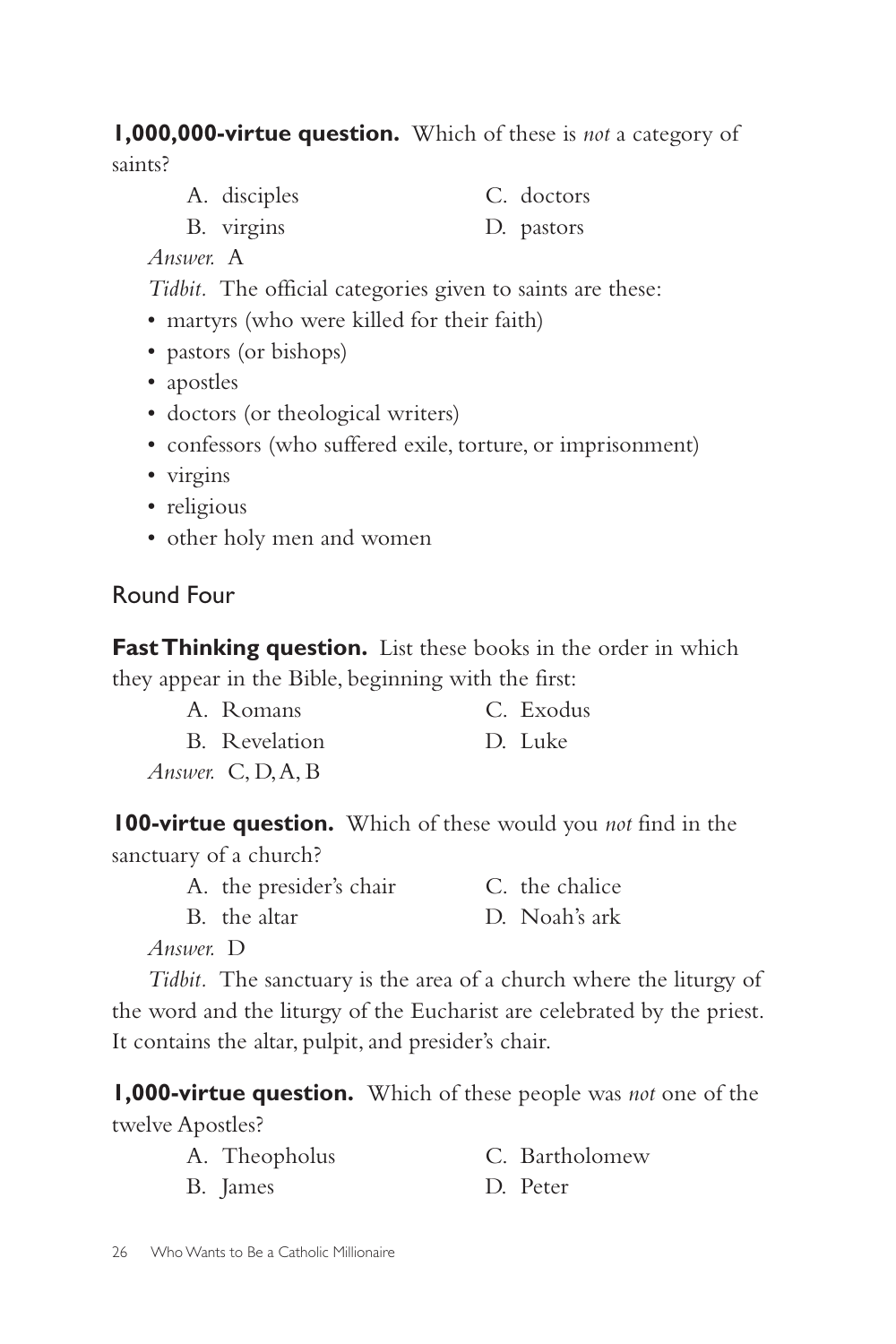*Answer.* A

*Tidbit.* Theopholus is a symbolic person to whom the author of Luke's Gospel dedicates that writing, and represents the entire group of Gentile Christians that the Gospel was aimed at.

**10,000-virtue question.** The term *Catholic* literally means what?

- A. "holy" C. "universal"
- B. "apostolic" D. "infallible"

*Answer.* C

*Tidbit.* The term *Catholic* (*katholikos* in Greek) means "universal" or "concerning the whole."

**100,000-virtue question.** What is the appropriate liturgical color for the Christmas season?

| A. green | C. red  |
|----------|---------|
| B. white | D. blue |

*Answer.* B

*Tidbit.* White is the liturgical color that priests wear and is used to decorate the altar.White is used on all joyful and glorious occasions, such as Christmas, Easter, and many Marian feasts.

#### **1,000,000-virtue question.** What is a ciborium?

- A. a linen cloth placed under the chalice
- B. a container used to carry the Communion host outside of church
- C. a container used to burn incense in during ceremonies
- D. a container used to hold and carry the Communion host in the tabernacle

*Answer.* D

*Tidbit.* A ciborium often resembles a chalice except that it has a cover. A pyx (sounds like "pic") is used to carry the Communion host outside of church, such as to shut-ins or sick people.